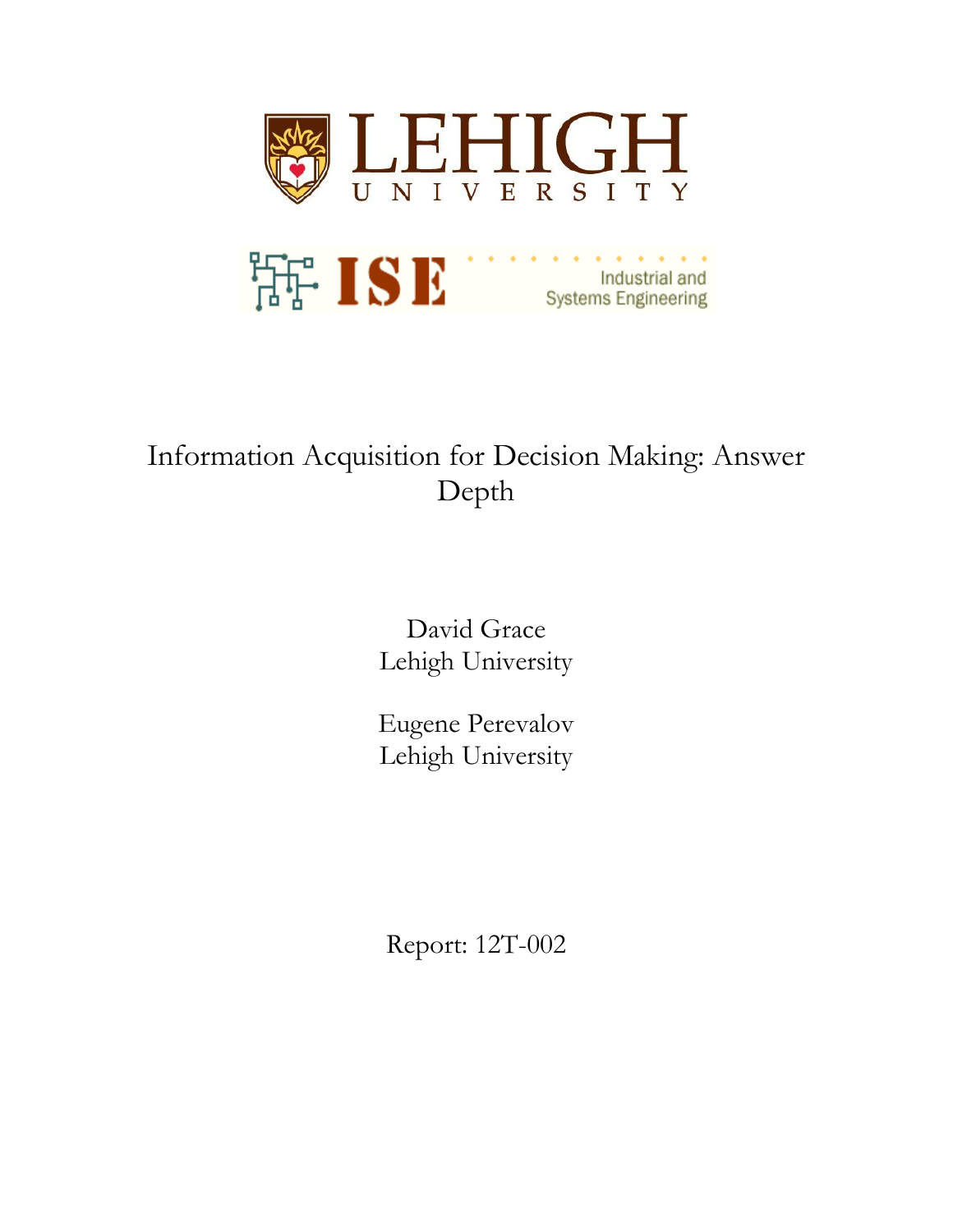## Information Acquisition for Decision Making: Answer Depth

#### Draft

#### **Abstract**

The problem of optimal decision making in environments characterized by uncertainty and in the presence of information sources is considered in a general setting. This brings about the need for a quantitative framework for the description of information exchange between the decision maker and information sources. The difficulty of decision maker's questions was considered previously in a companion paper. Here, information sources' answers are investigated. In particular, the concept of answer depth is introduced that quantifies the amount of suitably defined effort required to provide an answer of a given accuracy. The overall form of the answer depth function is derived by demanding that it satisfy a particular set of postulates expressing, besides some reasonable consistency conditions, the linearity and isotropy properties. The latter properties justify calling the resulting information exchange model the "ideal gas model" making use of potentially fruitful parallels with classical thermodynamics.

## **1 Introduction**

While extensive research has been performed on methods of decision making under incomplete information, little has been done about possible general approaches to optimizing the process of additional information acquisition in situations when extra information is in principle available. This article is part of an attempt at developing such methodology that was initiated in [21]. At the core of the proposed approach there are two main entities: a decision making problem (for instance, admitting a stochastic optimization formulation) and a source of information that is capable of answering questions concerning input data for the problem. Then the task of optimizing the additional information acquisition process can be formulated as that of finding the optimal question(s) such that the respective answer(s) would lead to the largest possible improvement in the solution quality for the problem. In other words, the optimal additional information acquisition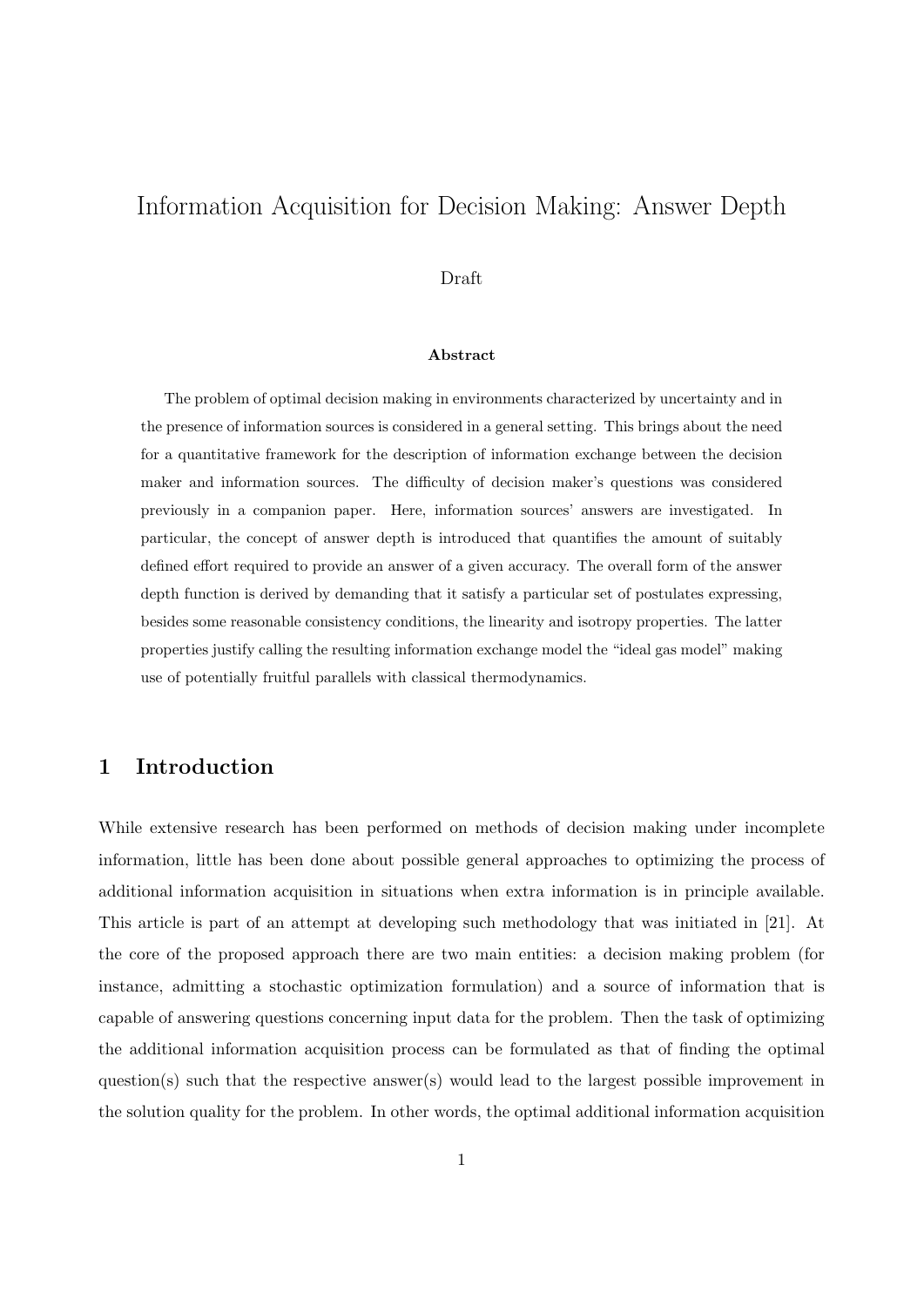task can be formulated as a problem of finding an optimal "alignment" between the problem and the information source that can be achieved by determining the particular question(s) capable of extracting from the source the largest amount of information relevant to the problem. Such optimal question(s) would obviously depend on both the problem and the information source.

Achieving the stated goal obviously requires developing an appropriate quantitative theory of information sources, questions and answers. The theory of questions was described in [21]. The present article is devoted to the study of answers.

#### **1.1 Related Work**

This idea of using additional information to improve the decision quality has been studied in the area of statistical decision making. One can mention applications to innovation adoption [19, 16], fashion decisions [9] and vaccine composition decisions for flu immunization [18]. Typically, the amount of information in these applications is measured simply by the number of relevant observations of certain random variable realizations. Some authors introduced models (for instance, the effective information model) for accounting for the actual amount of information contained in the received observations [8, 6]. The common feature of this line of work is the search for an optimal trade-off between the amount of additional information obtained and the degree of achieving the original goal. The approach developed in this and the companion papers [21, 22] is different in that it allows one to optimize the *content* of the acquired information and it considers explicit models of information sources.

The problem of optimal usage of information obtained from experts has been addressed mostly in the form of updating the decision maker's beliefs given a probability assessment from multiple experts [10, 11, 4, 5] and, in particular, optimal combining of expert opinions, including experts with incoherent and missing outputs [23]. In particular, investigations on combining information of experts that partition the event differently [1] and on rules of updating probabilities based on outcomes of partially similar events [2] are close in spirit to the approach developed here in that they deal with different types of information. The emphasis of the proposed approach is on *optimizing* the particular type of information and on the explicit consideration of the dependence of the optimal information on both the expert and the decision making problem.

This paper uses an axiomatic approach to determine the overall form of the answer depth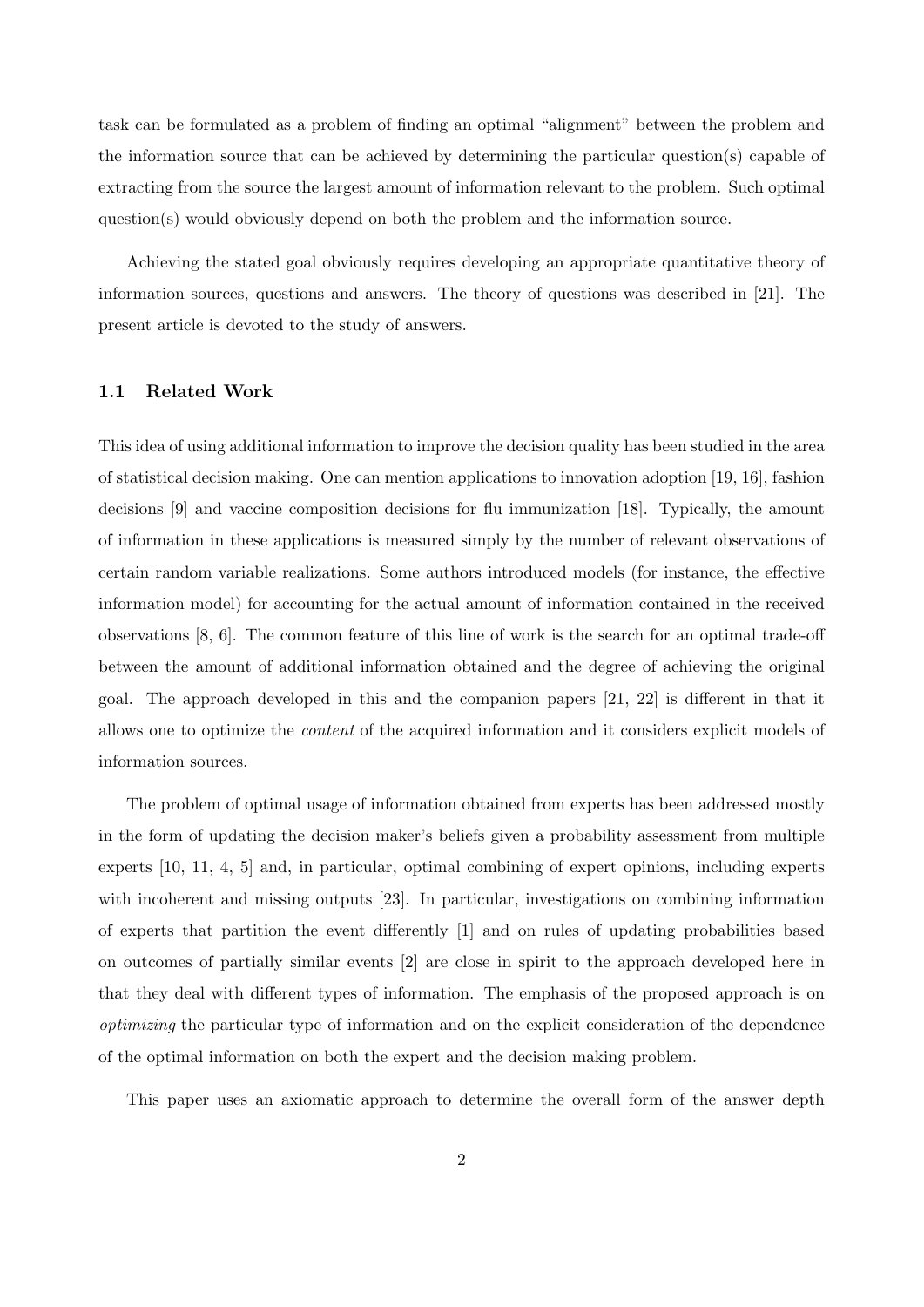function. The latter, together with the related concept of question difficulty studied in [21] can be thought of as a logical development of the entropy concept of information theory. The axiomatic approach was used in [7] to derive the most general form of the (Shannon) entropy function. [24] used a different set of axioms to find the one-parameter family of functions (known as Rényi entropies) that included standard entropy as a special case. [12] introduced the concept of structural entropy and used for classification purposes. The Havrda-Charvat entropy was derived by axiomatic means in [25] where axiomatization of partition entropy was discussed on rather general grounds (see also [13]). It was shown in [25] that Shannon entropy, Havrda-Charvat entropy and Gini index all can be obtained as particular cases of general partition entropy that satisfies a system of reasonable axioms.

It should also be mentioned that this paper is part of the overall effort to bring Information Theory into closer contact with Operations Research in general and decision making and optimization in particular. Besides fundamental advances in communications, the list of successful applications of these concepts includes (but by no means is limited to) a simple derivation of statistical physics laws [14, 15], new algorithms in computer vision [27], new methods of analysis in climatology [20, 26], physiology [17] and neurophysiology [3]. The concept of pseudo-energy introduced in [21] and used in the present article builds on that of entropy and provides the foundation for the quantitative description of knowledge possessed by various information sources.

#### **1.2 Outline**

The rest of the article is organized as follows. In section 2, we briefly explain the main motivation for the proposed framework. In section 3, necessary preliminaries are given. In section 4, the three main information-related components of the proposed framework are briefly described and put in the overall context. In section 5, the overall form of the answer depth function is derived from a set of plausible postulates. Section 6 describes the main relationship between question difficulty and answer depth for main types of possible questions. In section 7, a special class of answers – the quasi-perfect answers – is discussed. Section 8 is devoted to relationship between different questions and, in particular, the relative depth of an answer to one question with respect to another question is introduced. Section 9 contains simple numerical example illustrating concepts and results discussed earlier in the article. Finally, section 10 gives a short summary of main results.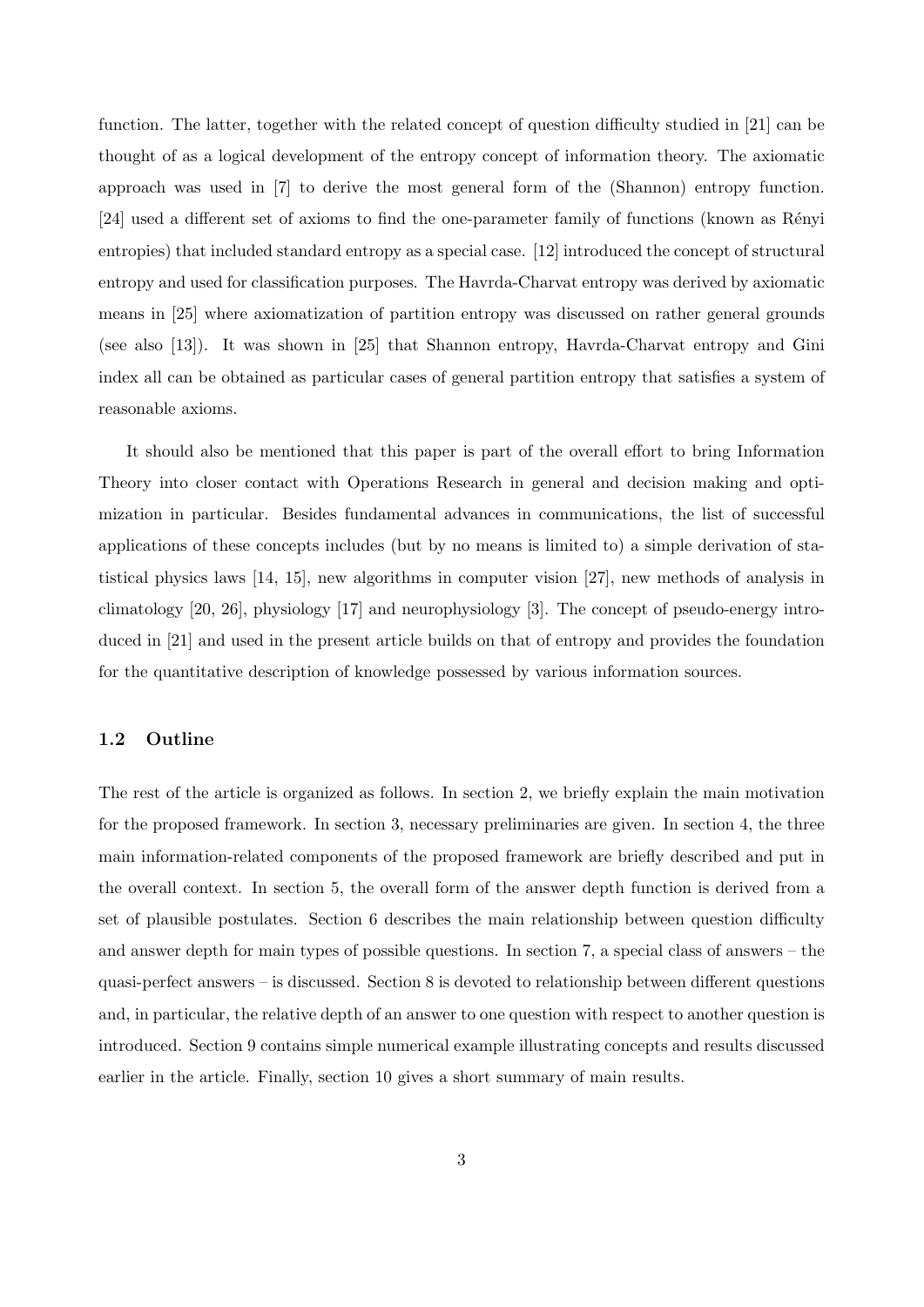## **2 Motivation: Decision Making Under Uncertainty**

The main motivation for the proposed framework was discussed in the companion paper [21]. We briefly recap it here so that the present paper can be read independently. If uncertainty is present in a decision making problem it can de described as a certain base space  $\Omega$  that contains all possible sets of input data for the problem. The problem itself can be formulated as optimization with respect to a suitably chosen criterion. One such criterion is that of optimizing an expected value of some objective function  $f(\omega, x)$  that depends on both the input data  $\omega$  and the decision x, with respect to a probability measure *P* that, in this formulation, describes the information available to the decision maker:

$$
\min_{x \in X} \mathbb{E}_P f(\omega, x) = \int_{\Omega} f(\omega, x) P(d\omega).
$$
\n(1)

When uncertainty is present, a notion of *loss* can usually be defined. It measures the performance of a solution obtained in the presence of uncertainty with respect to that of a solution that would have been obtained had the decision maker possessed the full information. In the case where the optimization criterion is that of the expected objective function, as in (1), the logical form of the loss is as follows.

$$
L(P) = \int_{\Omega} f(\omega, x_P^*) P(d\omega) - \int_{\Omega} f(\omega, x_{\omega}^*) P(d\omega),
$$

where  $x_P^*$  is a solution of (1) and  $x_\omega^*$  is a solution of  $\min_{x \in X} f(\omega, x)$  for the given input data  $\omega$ .

An information source is assumed to be capable of answering questions concerning the random outcomes on  $\Omega$ . If we denote the set of all possible questions that can be directed towards the source of information by Q and its answer to a particular question  $Q \in \mathcal{Q}$  – by  $A(Q)$ , then the value of loss upon receiving the answer  $A(Q)$  to the question  $Q$  becomes

$$
L(P,Q,A(Q)) = \sum_{a} \Pr(A(Q) = a) \left( \int_{\Omega} f(\omega, x_{P_a}^*) P_a(d\omega) - \int_{\Omega} f(\omega, x_{\omega}^*) P_a(d\omega) \right), \tag{2}
$$

where  $P_a$  is the measure on  $\Omega$  conditional on reception of a particular value *a* of the answer *A*.

Then the goal of making optimal use of the information source can be formulated as that of finding a question *Q* such that an answer to it would entail the minimum possible loss:

$$
\min_{Q \in \mathcal{Q}} L(P, Q, A(Q)).\tag{3}
$$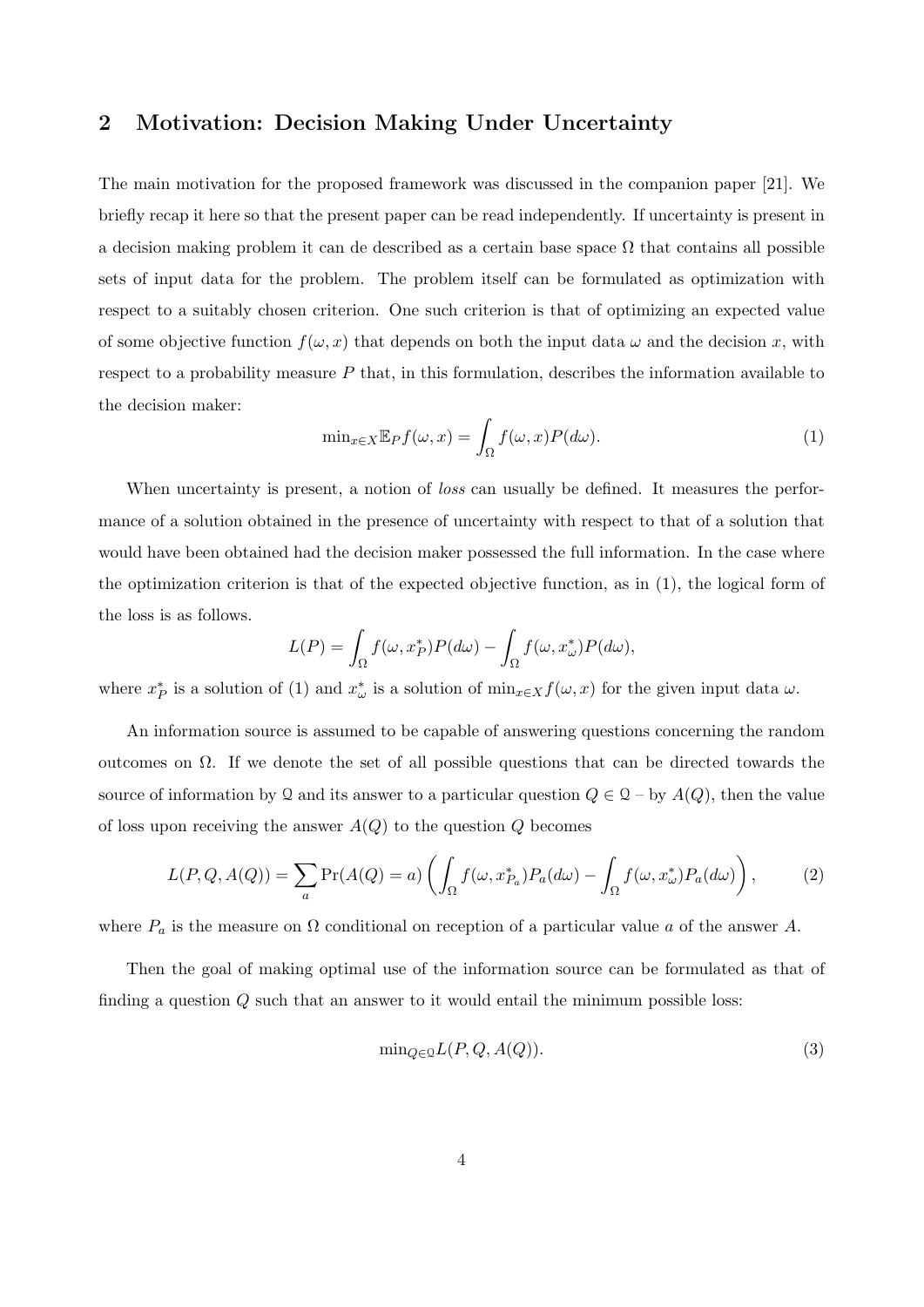## **3 Preliminaries**

As was already stated in the companion paper [21], the basic ingredients of the proposed approach are the parameter space  $\Omega$  equipped with a sigma-algebra  $\mathcal F$  and a probability measure P that describes the initial information available to the decision maker.

If  $C \in \mathcal{F}$  is a (measurable) subset of  $\Omega$  then the conditional measure  $P_C$  on  $\Omega$  is defined by

$$
P_C(D) = \frac{P(D \cap C)}{P(C)},\tag{4}
$$

for arbitrary  $D \in \mathcal{F}$ .

A partition  $\mathbf{C} = \{C_1, \ldots, C_r\}$  of  $\Omega$  is a collection of (measurable) subsets  $C_j \in \mathcal{F}$  of  $\Omega$  such that  $C_j \cap C_l = \emptyset$  for  $j \neq l$  and  $\cup_{j=1}^r C_j = \Omega$ . A partition  $\tilde{C}$  is a *refinement* of C if every set from  $\tilde{C}$ is a subset of some set from  $C$ . In such a case,  $C$  is a *coarsening* of  $\tilde{C}$ .

If  $\mathbf{C}' = \{C'_1, \ldots, C'_r\}$  and  $\mathbf{C}'' = \{C''_1, \ldots, C''_s\}$  are two partitions of  $\Omega$  then the partition  $\mathbf{C} =$  $\mathbf{C}' \cap \mathbf{C}''$  is defined as the partition that consists of all sets of the form  $C_i' \cap C_j''$ :  $\mathbf{C}' \cap \mathbf{C}'' =$  $\{C'_1\cap C''_1, C'_1\cap C''_2, \ldots, C'_r\cap C''_s\}$  (see Fig. 1 for an illustration). Clearly,  $\mathbf{C}'\cap \mathbf{C}''$  is a refinement of both **C***′* and **C***′′* .



Figure 1: Two partitions of  $\Omega$  and the corresponding joint partition.

If *D* is a subset of  $\Omega$  and  $\mathbf{C}' = \{C'_1, \ldots, C'_r\}$  is a partition of  $\Omega$ , the partition  $\mathbf{C}'_D = \{D \cap$  $C'_1, \ldots, D \cap C'_r$  will be called the partition of *D* induced by the the partition **C**<sup>*'*</sup> of  $\Omega$  (see Fig. 2).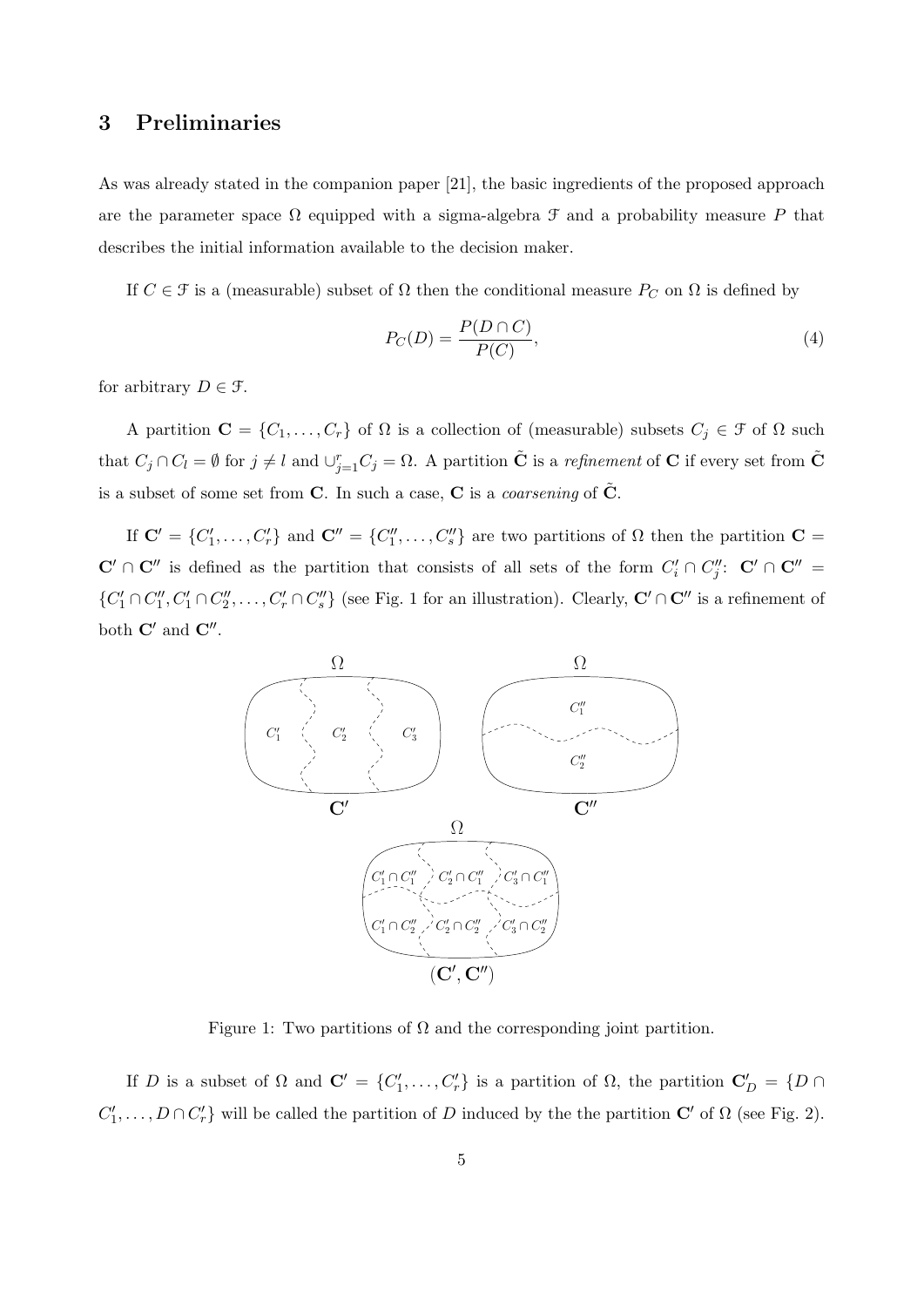

Figure 2: Partition  $C_D$  of set  $D \subset \Omega$  induced by a partition **C** of  $\Omega$ .

Besides standard partitions of  $\Omega$ , we also make use of *incomplete* partitions  $\mathbf{C} = \{C_1, \ldots, C_r\}$ such that  $\cup_{i=1}^{r} C_i \neq \Omega$ . For any partition **C**, we use the notation  $\hat{C} \equiv \cup_{i=1}^{r} C_i$ . Clearly, partition **C** is complete if and only if  $\hat{C} = \Omega$ .

Let now  $\mathbf{C}' = \{C'_1, \ldots, C'_r\}$  and  $\mathbf{C}'' = \{C''_1, \ldots, C''_s\}$  be two incomplete partitions of  $\Omega$  such that  $\hat{C}' \cap \hat{C}'' = \emptyset$ . The union partition  $\mathbf{C} = \mathbf{C}' \cup \mathbf{C}''$  is defined as follows:  $\mathbf{C} = \{C'_1, \dots, C'_r, C''_1, \dots, C''_s\}$ , i.e. as a union of all subsets in the two constituent partitions. Clearly, **C***′ ∪* **C***′′* is complete if and only if  $\hat{C}' \cup \hat{C}'' = \Omega$ . In case  $\hat{C}' \cap \hat{C}'' \neq \emptyset$ , the union partition  $\mathbf{C}' \cup \mathbf{C}''$  is not defined.

For an arbitrary complete partition  $\mathbf{C} = \{C_1, \ldots, C_r\}$ , the following decomposition of the measure *P* into the corresponding conditional measures is valid.

$$
P = \sum_{j=1}^{r} P(C_j) P_{C_j}
$$
 (5)

## **4 Overall Framework: Main Components**

The overall setup is discussed in the companion paper [21]. The main components involved are the information source, questions concerning random outcomes on  $\Omega$  and its answers to these questions. The article [21] is mainly devoted to the study of questions, while the main objective of the present article is an investigation of possible answers and their *depth* functions. To make the presentation self-contained, we briefly discuss the other components as well.

#### **4.1 Information Source**

In addition to the knowledge of the probability measure *P* that embodies the original state of information available to the decision maker, an information source is assumed to be present that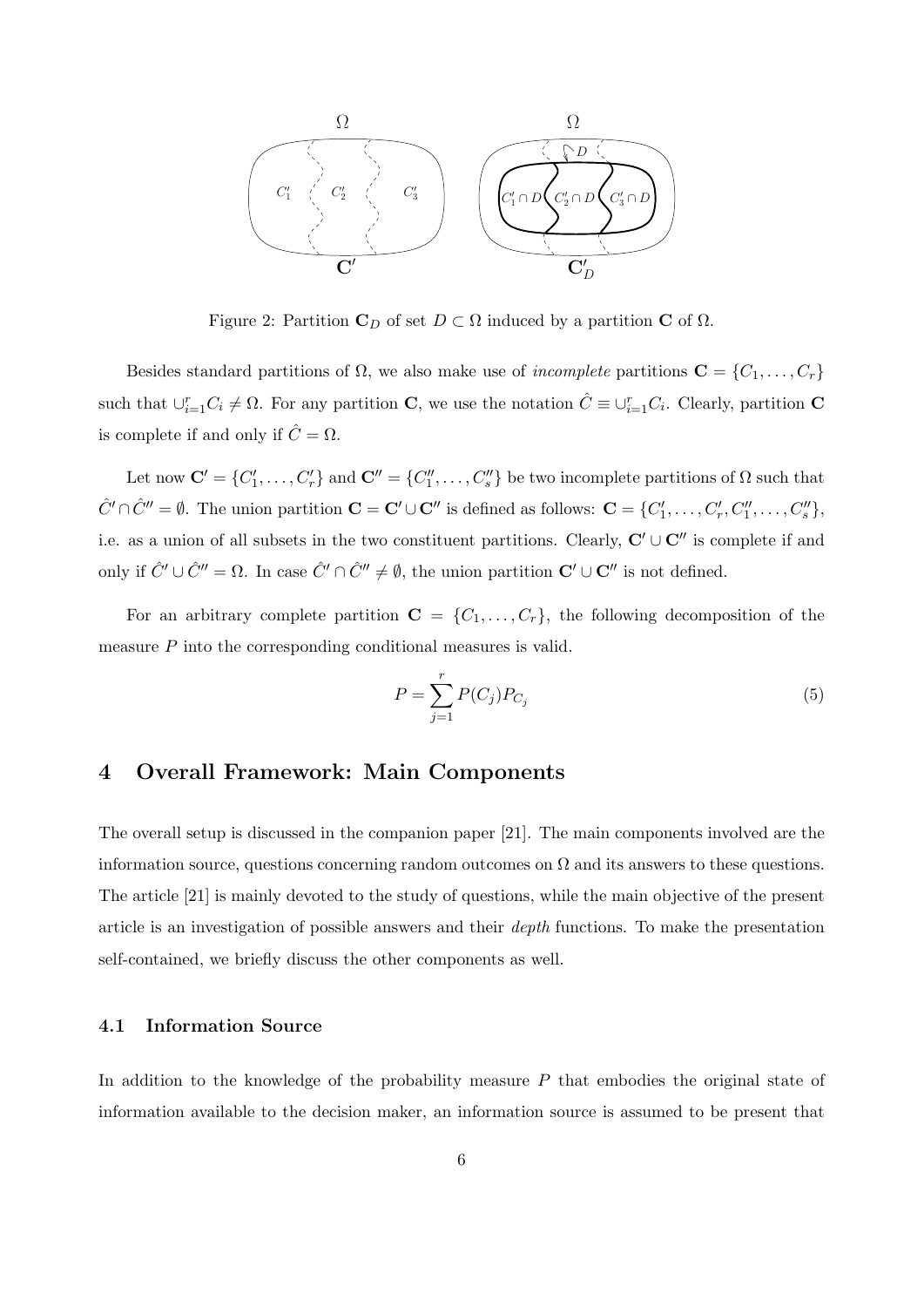is capable of answering questions concerning random outcomes on  $\Omega$ . These answers modify the original measure on  $\Omega$ . The following rather general assumptions about the source are made that are explored in more detail in the companion paper [22].

- The source has a finite capacity (appropriately defined).
- Questions that can be given to the source have, in general, different degrees of detalization (elaborateness) and difficulty.
- A question's degree of difficulty is related to the question degree of detalization but in general does not coincide with it.
- The quality of source's answers is directly related to the degree of difficulty of the corresponding questions.
- The source "tries equally hard" to answer any question it receives. Therefore, the source answers those questions well (i.e. with low error probabilities) whose difficulty does not exceed the source's capacity. As the difficulty exceeds the source's capacity the quality of its answers progressively degrades.

#### **4.2 Questions**

Given the parameter space  $\Omega$ , a sigma-algebra  $\mathcal F$  and an initial measure P on  $(\Omega, \mathcal F)$  (that we often refer to as just a measure on  $\Omega$ ), a question is identified with a partition  $\mathbf{C} = \{C_1, C_2, \ldots, C_r\}$  of  $\Omega$ that is allowed to be *incomplete*, i.e. the set  $\hat{C} \equiv \cup_{j=1}^r C_j$  may be a proper subset of  $\Omega$ . The questions for which  $\hat{C} = \Omega$  are called *complete* or *multiple-choice* questions. The incomplete questions for which the corresponding partition consists of a single set  $C \subset \Omega$  are called *free-response* questions, and incomplete questions with partitions consisting of several sets are called *mixed* questions. See [21] for additional details. Since a question is identified with the partition that describes it the terms "question" and "partition" are often used interchangeably.

A *difficulty function*  $G(\Omega, \mathbf{C}, P)$  can be associated with any question **C**. The particular form of *G*(Ω*,* **C***, P*) can be determined if some reasonable requirements, or, equivalently, *postulates*, are imposed. This was done in the companion paper [21] where a particular system of postulates that embodied *linearity* and *isotropy* properties of the difficulty function was proposed. The main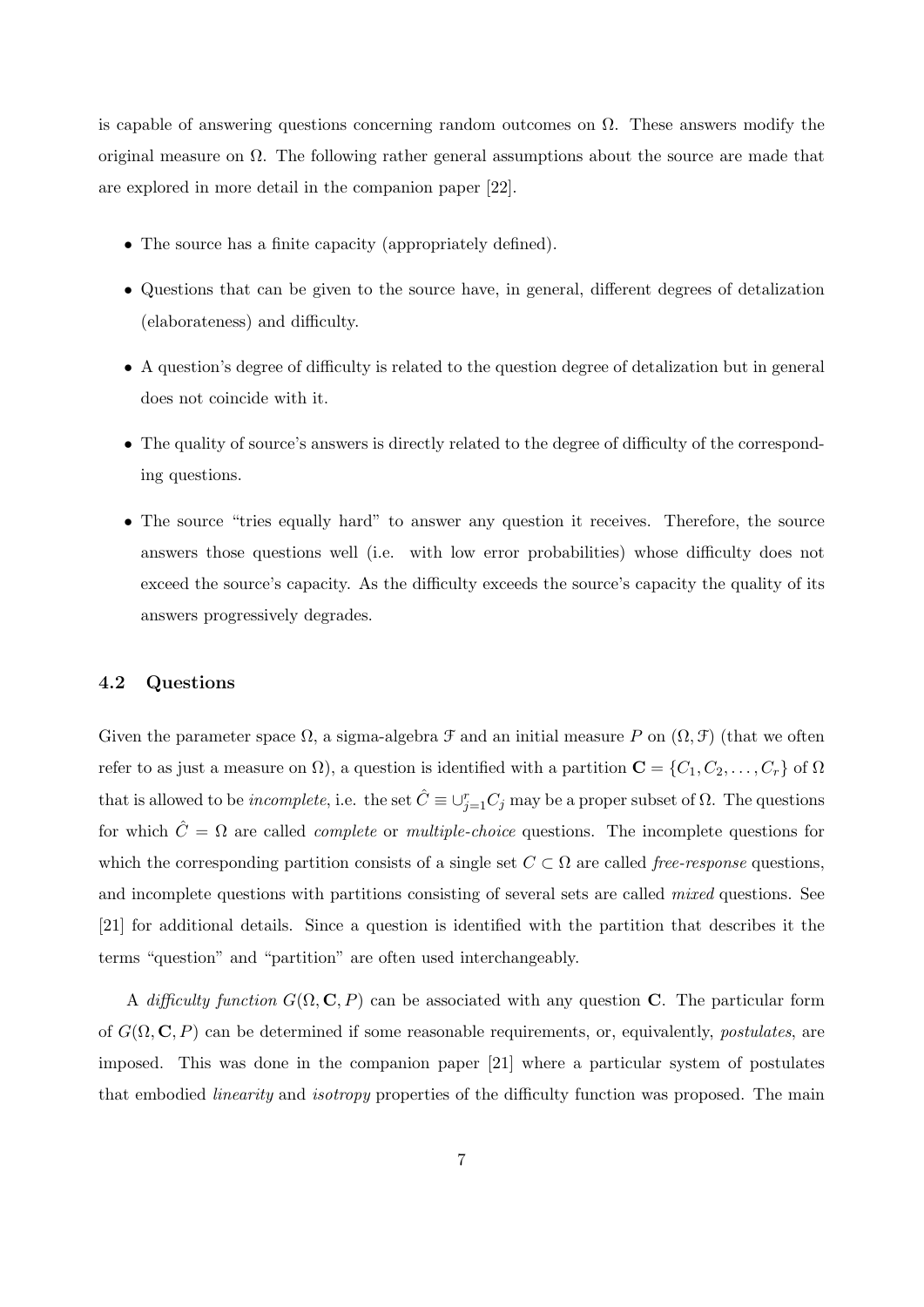theorem proved in [21] derives the general form of the difficulty function that is required to satisfy such postulates.

**Theorem 1** Let the function  $G(\Omega, \mathbf{C}, P)$  where  $\mathbf{C} = \{C_1, \ldots, C_r\}$  satisfy Postulates 1 through 6 *(see [21]). Then it has the form*

$$
G(\Omega, \mathbf{C}, P) = \frac{\sum_{j=1}^{r} u(C_j) P(C_j) \log \frac{1}{P(C_j)}}{\sum_{j=1}^{r} P(C_j)},
$$

*where*  $u(C_j) =$  $\int_{C_j} u(\omega) dP(\omega)$  $\overline{P(C_j)}$  and  $u: \Omega \to \mathbb{R}$  is an integrable nonnegative function on the parameter *space* Ω*.*

In particular, the difficulty of the given question **C** depends on, besides the initial probability measure P, the function  $u(\cdot)$  defined on the parameter space  $\Omega$ . This function may be called the *pseudo-temperature* using parallels with thermodynamics (see [21] for more details). The question difficulty then can be interpreted as the amount of *pseudo-energy* associated with question **C**.

#### **4.3 Answers**

Given a question **C**, a source is capable of providing an answer. Since any information in this context can be represented by some measure on *P*, it is reasonable to think of an answer to question **C** as a message the reception of which implies certain changes in the initial measure *P*. In an extreme case, a message can change the original measure to a measure supported at a single element of  $\Omega$ – this describes a complete resolution of the initial uncertainty and to the best possible answer to the corresponding (exhaustive) question.

Thus, given a question  $\bf{C}$ , it makes sense to define an answer  $V(\bf{C})$  to it as a message that can take values in the set  $\{s_1, s_2, \ldots, s_m\}$ , where  $s_k$ ,  $k = 1, \ldots, m$  is some symbolic string the length of which does not play an important role in the present context. Then, the conditional measure  $P^{V(\mathbf{C})=s_k} \equiv P^k$  is in general different from the original measure P following a reception of the value  $s_k$  of message  $V(\mathbf{C})$ . Additionally, care has to be taken to ensure that the answer  $V(\mathbf{C})$  is indeed an answer to the specific question **C** and not some other question. To achieve this we can require that a reception of  $V(\mathbf{C})$  leave the relative likelihood of the elements inside every subset in **C** unchanged. Therefore probability is only "redistributed" between the members of **C**. This way,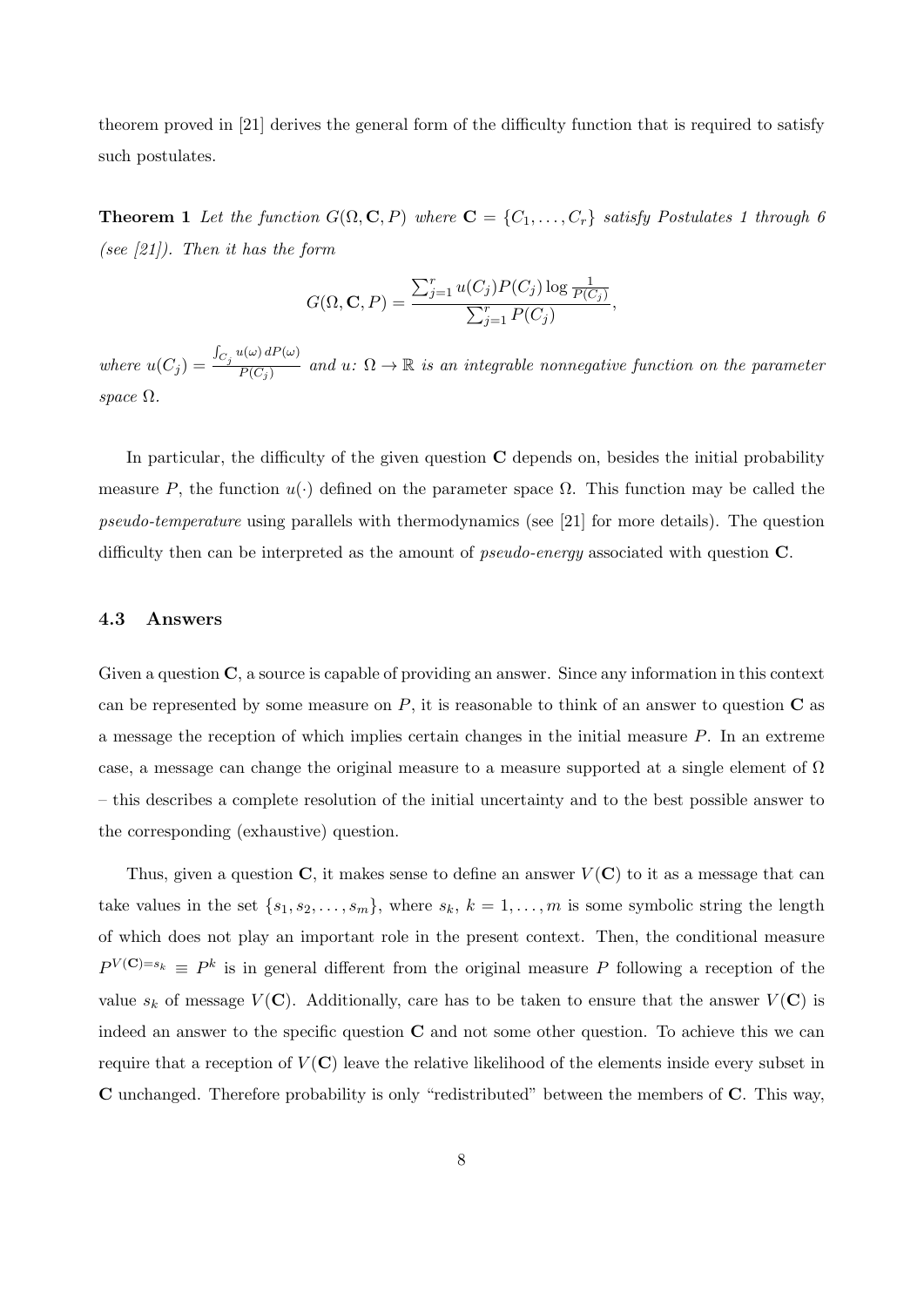an answer can't provide more information than what was requested in the question. We arrive at the following definition.

**Definition:** An answer to the question  $\mathbf{C} = \{C_1, \ldots, C_r\}$  is a message  $V(\mathbf{C})$  that takes values in the set  $\{s_1, s_2, \ldots, s_m\}$  and such that  $P_{C_j}^k = P_{C_j}$  for all  $k = 1, \ldots, m$  and all  $j = 1, \ldots, r$ .

Following this definition, it is straightforward to show that for  $V(\mathbf{C})$  to be an answer to a multiple-choice question **C**, it is necessary and sufficient for the updated measures  $P^k$ ,  $k = 1, \ldots, m$ , to take the form

$$
P^k = \sum_{j=1}^r p_{kj} P_{C_j},
$$
\n(6)

where  $p_{kj}$ ,  $k = 1, \ldots, m$ ,  $j = 1, \ldots, r$  are nonnegative coefficients such that  $\sum_{j=1}^{r} p_{kj} = 1$  for  $k = 1, \ldots, m$ .

For incomplete (free-response and mixed) questions, the expression (6) gets slightly modified to account for the set  $\overline{\hat{C}} = \Omega \setminus \hat{C}$  and takes the form

$$
P^k = \sum_{j=1}^r p_{kj} P_{C_j} + \bar{p}_k P_{\overline{\hat{C}}},\tag{7}
$$

where  $\sum_{j=1}^{r} p_{kj} + \bar{p}_k = 1$ . For pure free-response questions,  $r = 1$ .

While the function  $G(\Omega, \mathbf{C}, P)$  measures difficulty of questions, it would be desirable to develop a measure of the amount of difficulty in  $\bf{C}$  that is resolved by the answer  $V(\bf{C})$ . As mentioned earlier, the question difficulty can be interpreted as the amount of *pseudo-energy* associated with the question. Therefore, it is natural to think that a perfect answer would contain an amount of pseudo-energy equal to the amount in the question it answers. Any other answer would contain somewhat less pseudo-energy, as long as it is an answer to **C** and not some other – possibly more difficult – question.

In the following we denote the amount of pseudo-energy contained in the answer  $V(\mathbf{C})$  – the *depth* of  $V(\mathbf{C})$  – by  $Y(\Omega, \mathbf{C}, P, V(\mathbf{C}))$  to emphasize its dependence on  $\Omega$  and the initial measure P.

## **5 Answer Depth Function**

In this section, our goal is to derive the general form of the answer depth function by imposing certain plausible requirements it has to satisfy. These requirements that we call Postulates are similar to those stated in Postulates Q1 through Q6 for questions (see [21]).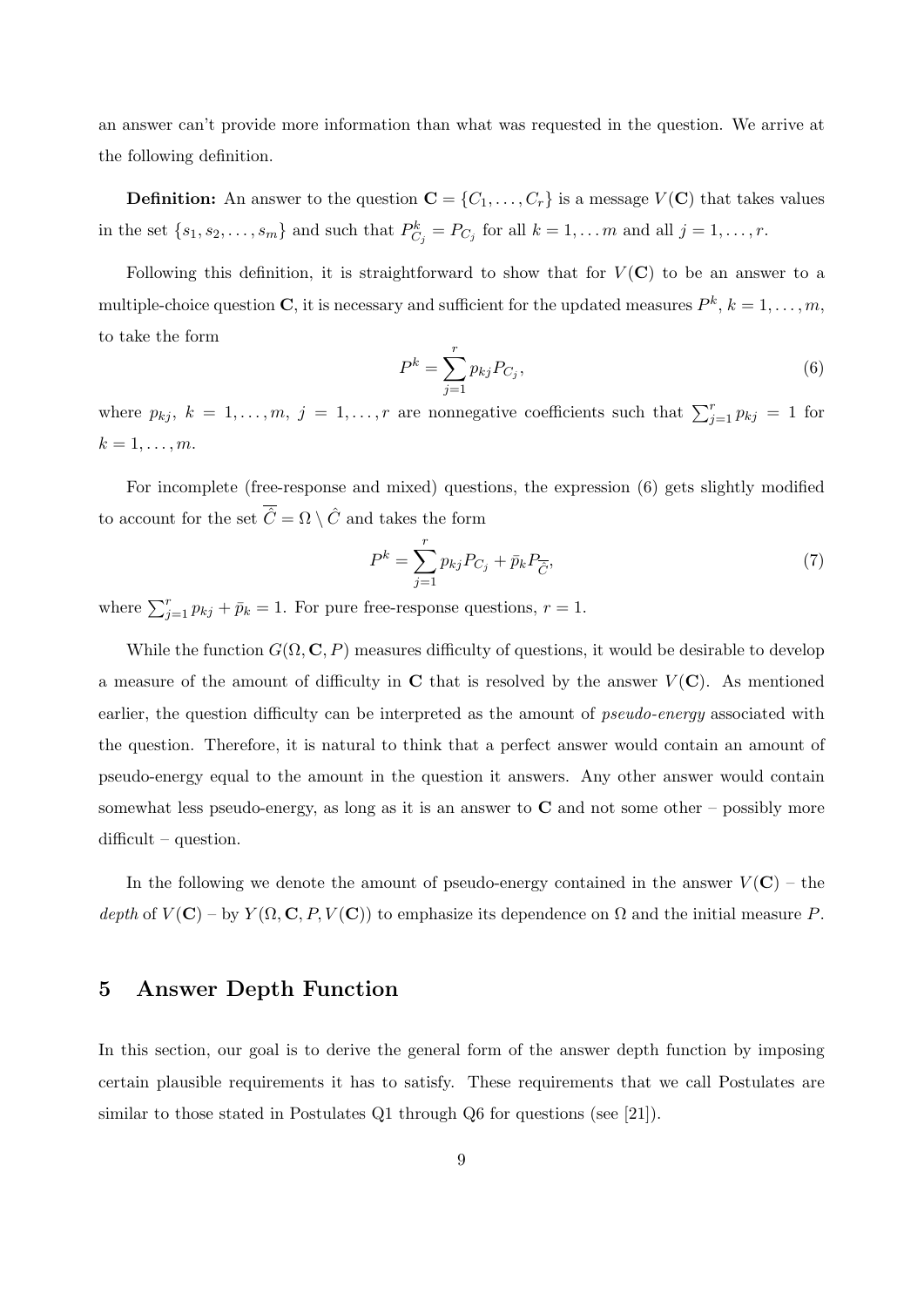Information in  $V(\mathbf{C})$  is conveyed by modifying the original measure P and it modifies P differently for each value of the message  $V(\mathbf{C})$ . Therefore, the depth function for the message  $V(\mathbf{C})$ should be the weighted average of the conditional values of the depth:

$$
Y(\Omega, \mathbf{C}, P, V(\mathbf{C})) = \sum_{k=1}^{m} \Pr(V(\mathbf{C}) = s_k) Y(\Omega, \mathbf{C}, P, P^k),
$$
\n(8)

where  $P^k$  is the measure modified by the reception of  $V(\mathbf{C}) = s_k$  and  $Y(\Omega, \mathbf{C}, P, P^k)$  is the conditional depth that depends on the modified measure *P k* .

We now impose reasonable requirements on conditional depth functions  $Y(\Omega, \mathbf{C}, P, P^k)$  which are formulated as postulates as before.

The first such requirement is that the conditional depth should vanish if the measure is not modified at all, i.e. if  $P^k = P$ . On the other hand, if the modified measure assigns larger probabilities to *all* subsets in  $\bf{C}$  (which can happen only for incomplete – free-response and mixed – questions) then the conditional depth should be strictly positive. This is the content of Postulate A1.

**Postulate A1** (*Correct direction*). Let  $\mathbf{C} = \{C_1, \ldots, C_r\}$  be any question. Then  $Y(\Omega, \mathbf{C}, P, P) =$ 0 if  $P^k(C_j) = P(C_j)$  for all  $j = 1, \ldots r$  and  $Y(\Omega, \mathbf{C}, P, P) > 0$  if  $P^k(C_j) > P(C_j)$  for all  $j = 1, \ldots r$ .

The second part of the postulate says that, for a free-response question for instance, if upon reception of the value  $s_k$  of  $V(\mathbf{C})$  the set *C* has a higher probability than before, then the value  $s_k$ has a positive amount of pseudo-energy. For example, if the original question was *"What kind of fruit is it?"* with *"Pear"* being the correct answer then in case the answer sounds like *"It looks a lot like a pear"* or *"It's either a pear or an apple"*, such an answer is assigned positive pseudo-energy as it moves "in the right direction" towards the correct answer.

The next postulate parallels Postulate Q2 for questions (see [21]).

**Postulate A2** (*Continuity*). The function  $Y(\Omega, \mathbf{C}, P, P^k)$  is continuous in all parameters it may depend upon.

The next postulate follows from the notion that  $V(\mathbf{C})$  is an answer to precisely the question **C** and therefore the depth of  $V(\mathbf{C})$  cannot exceed the difficulty of **C**. The property is easiest to formulate for free-response questions  $C \subset \Omega$ .

**Postulate A3** (*Free-response complete answer*). Let *C* be a free-response question and suppose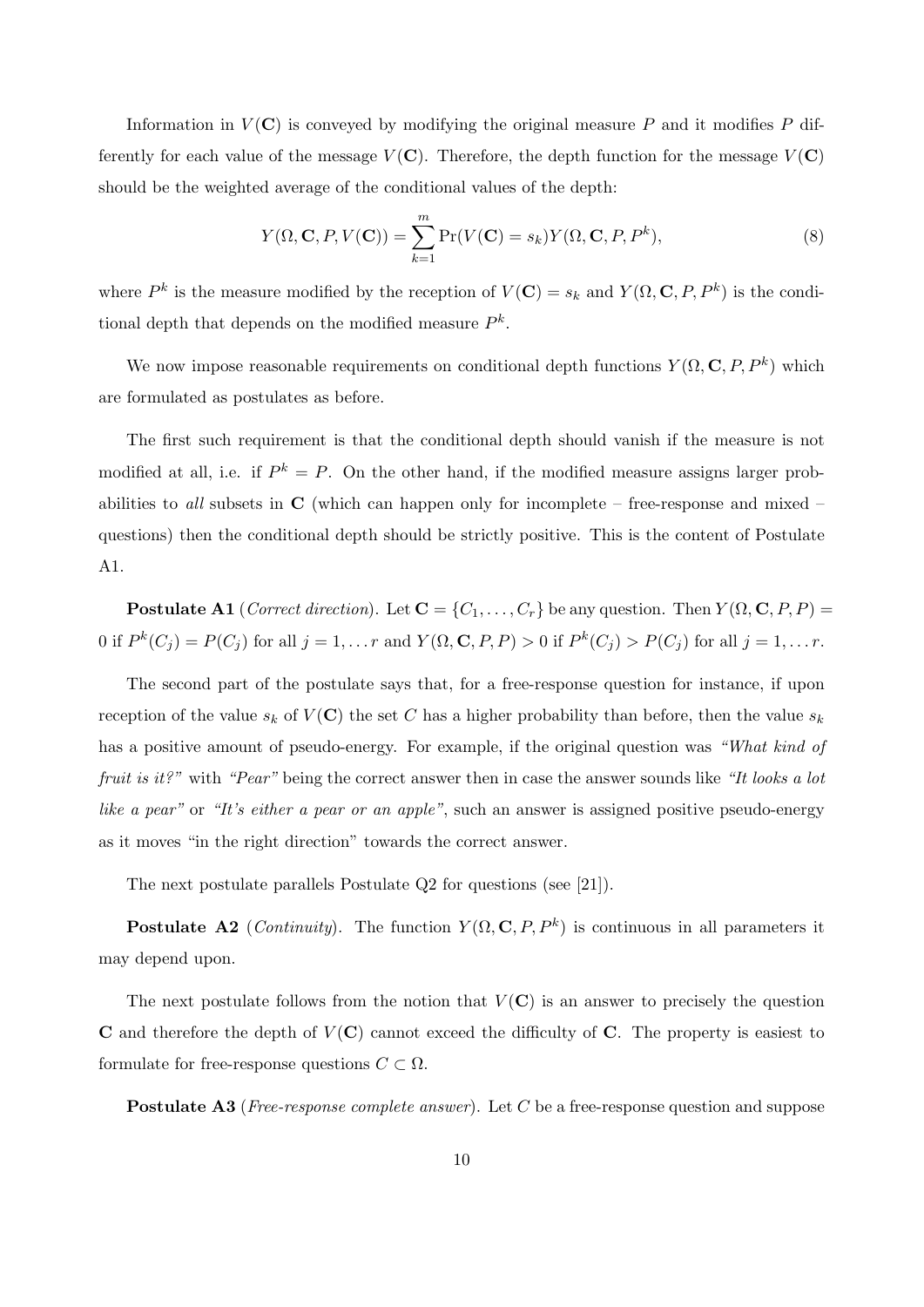$P^k(C) = 1$ . Then

$$
Y(\Omega, C, P, P^k) = G(\Omega, C, P).
$$

This postulate expresses a simple desideratum that an exhaustive correct answer to a question should convey exactly the amount of information requested by the question. For instance, if the question is *"What fruit is it?"* with *"Apple"* as a correct answer then the answer *"Apple"* should carry all the information the question was asking for.

The next three postulates parallel Postulates Q3 through Q5 for questions (see [21]).

**Postulate A4** (*Mixed question answer decomposition*) Let  $\mathbf{C} = \{C_1, \ldots, C_r\}$  be a mixed question. Then

$$
Y(\Omega, \mathbf{C}, P, P^k) = Y(\Omega, \hat{C}, P, P^k) + Y(\hat{C}, \mathbf{C}, P_{\hat{C}}, P_{\hat{C}}^k).
$$

This postulate states that the amount of pseudo-energy contained in a particular answer (value of  $V(\mathbf{C})$  to a mixed question  $\mathbf{C}$  can be represented as a sum of two components: the pseudo-energy of the same answer to the (free-response) question  $\hat{C}$  and that of the same answer assuming the free-response part has been answered correctly. For example, if the question **C** is *"What kind of fruit is it and is it red, green or yellow?"* then Postulate A4 says that the depth of any particular answer to **C** is equal to the sum of the depth of the same answer to the question *"What kind of fruit is it?"* and the depth of the same answer to the question *"Is this apple red, green o yellow?"* (assuming the fruit in question was indeed an apple).

**Postulate A5** (*Mean value*). Let **C** and **C**<sup>*′*</sup> be two incomplete questions such that  $\hat{C} \cap \hat{C}' = \emptyset$ . Then

$$
Y(\Omega, \mathbf{C} \cup \mathbf{C}', P, P^k) = \frac{P^k(\hat{C})Y(\Omega, \mathbf{C}, P, P^k) + P^k(\hat{C}')Y(\Omega, \mathbf{C}', P, P^k)}{P^k(\hat{C} \cup \hat{C}')}.
$$

This postulate expresses the linearity property of the answer depth function, similarly to the analogous postulate for question difficulty (see [21]). We expect that it will be modified (or dropped) when more general models of information exchange are considered.

Just it was done for questions in [21], we say that the subset *D* of  $\Omega$  is *homogeneous* iff the conditional depth function depends only on measures of partition **C** whenever  $\hat{C} \subseteq D$ , i.e.  $Y(D, \mathbf{C}, P_D, P_D^k) = f(P_D(\mathbf{C}), P_D^k(\mathbf{C}))$ . In particular, any atom (minimal set) of  $\mathcal F$  is homogeneous. The next postulate concerns answers to free-response questions located inside homogeneous regions of the parameter space  $\Omega$ .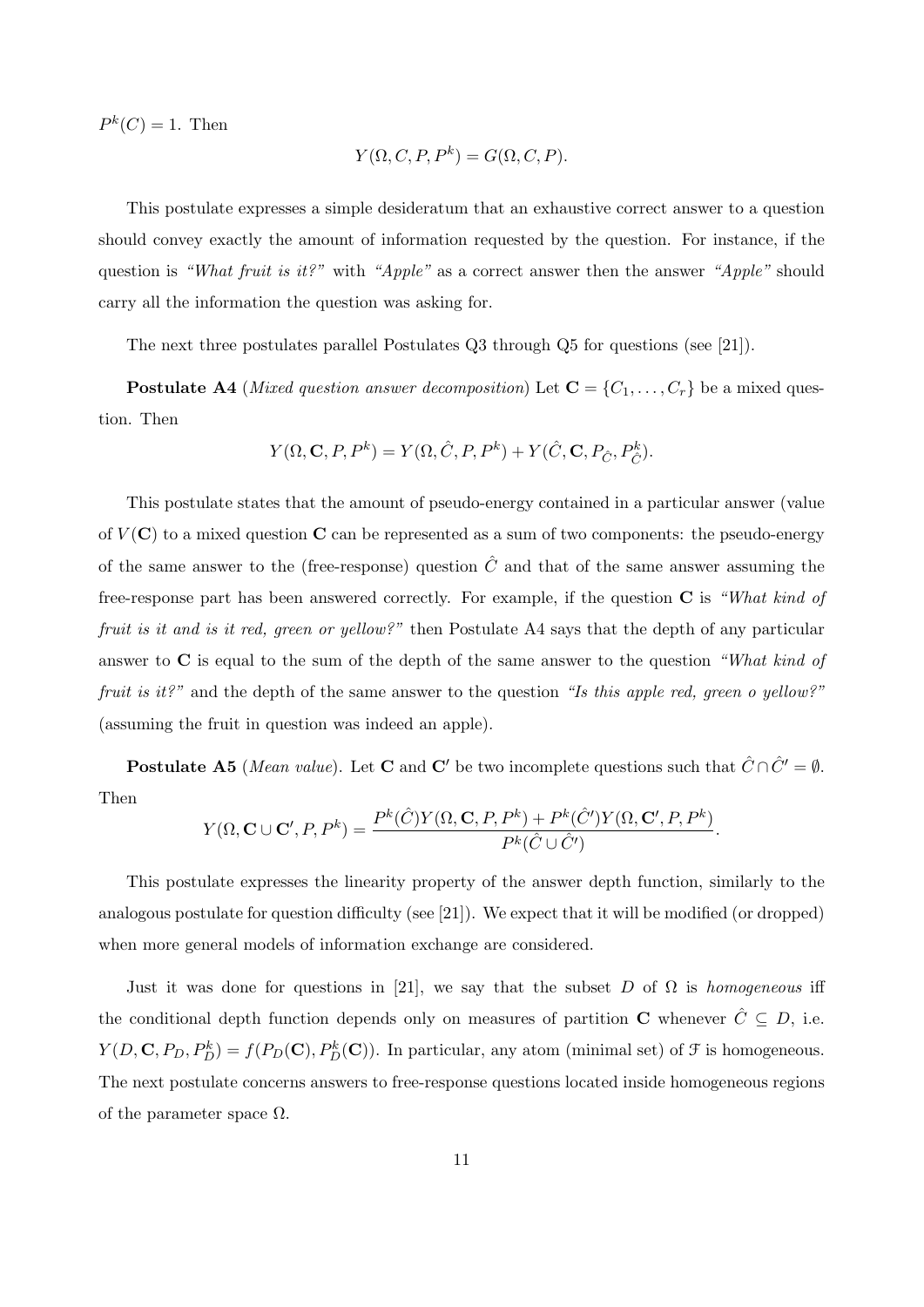**Postulate A6** (*Homogeneous free-response sequentiality*). Let  $D \subseteq \Omega$  be a homogeneous subset of the parameter space and let *C* be a free-response question such that  $C \subseteq D$ . Then

$$
Y(\Omega, C, P, P^k) = Y(\Omega, D, P, P^k) + Y(D, C, P_D, P_D^k).
$$

This postulate states that, whether a free-response question located inside a homogeneous region of the parameter space is answered in stages or right away, the overall effort required of the answerer (to achieve certain fixed accuracy) is the same. For example, let the question be *"What species does this animal belong to?"*. Instead of answering this question right away the source could answer a question about the order first, then suborder, then superfamily, family and only then about the actual species. In general, it is clear that the effort required to answer the original question right away could be more (i.e. if the animal is exotic) or less (i.e. if the animal is common like a domestic cat) than that required to answer the same question in stages to the same accuracy. Postulate A6 sates that the effort would be the same if all questions involved are located inside a homogeneous region. We expect that this postulate would be retained (perhaps in a modified form) when more general information exchange models are considered.

We can now state the main result about the possible shape of answer conditional depth function  $Y(\Omega, \mathbf{C}, P, P^k)$ . It is formulated as a theorem.

**Theorem 2** *Let Postulates A1 through A6 hold. Then the conditional answer depth function*  $Y(\Omega, \mathbf{C}, P, P^k)$  *has the following form* 

$$
Y(\Omega, \mathbf{C}, P, P^k) = \frac{\sum_{j=1}^r u(C_j) P^k(C_j) \log \frac{P^k(C_j)}{P(C_j)}}{\sum_{j=1}^r P^k(C_j)},
$$

 $where u(C_j) =$  $\int_{C_j} u(\omega) dP^k(\omega)$  $\overline{P^k(C_j)}$  and the integrable function  $u: \Omega \to \mathbb{R}$  is the same that is used in *characterizing the question difficulty function*  $G(\cdot)$ *.* 

**Proof:** The proof is similar to that of main theorem in [21]. We can assume without loss of generality that there exists a complete partition  $\mathbf{D} = \{D_1, \ldots, D_N\}$  of  $\Omega$  such that every subset in **D** is homogeneous.

Let *D* be a homogeneous subset of  $\Omega$  and let  $C' \subset C \subset D$  be two subsets of *D*. Then, by Postulate A6,

$$
Y(\Omega, C, P, P^k) = Y(\Omega, D, P, P^k) + Y(D, C, P_D, P_D^k),
$$
\n(9)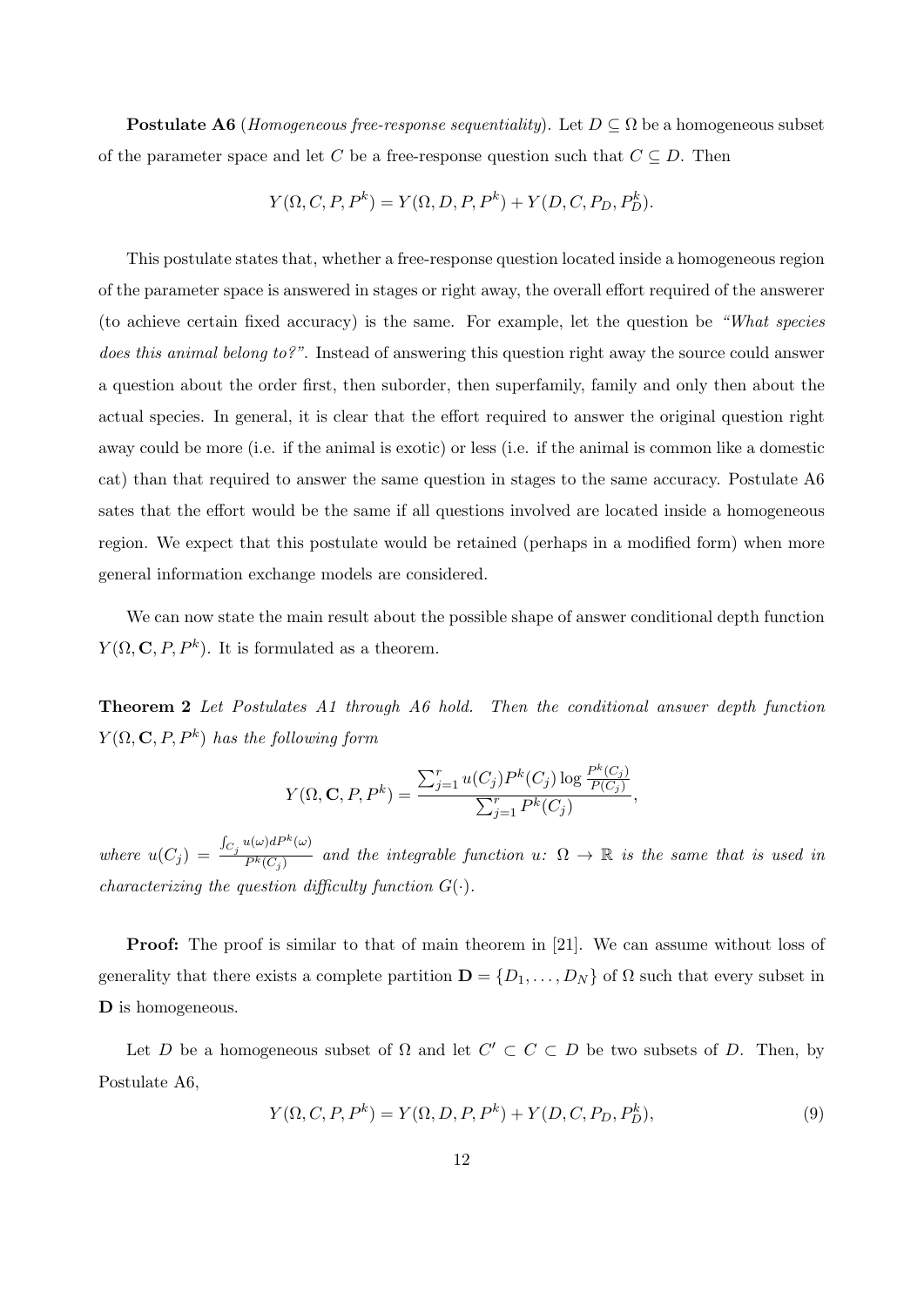and

$$
Y(D, C', P_D, P_D^k) = Y(D, C, P_D, P_D^k) + Y(C, C', P_C, P_C^k).
$$
\n(10)

Since  $D$  is homogeneous it follows from  $(10)$  that

$$
f(P_D(C'), P_D^k(C')) = f(P_D(C), P_D^k(C)) + f(P_D(C')/P_D(C), P_D^k(C')/P_D^k(C)).
$$

Then standard arguments using Postulates A1 and A2 (see [24] for details) lead to the conclusion that the function  $f(\cdot)$  has the form

$$
f(p,q) = c \log \frac{q}{p},
$$

where  $c$  is a positive constant. Going back to the function  $Y$  we obtain

$$
Y(D, C, P_D, P_D^k) = u'(D) \log \frac{P_D^k(C)}{P_D(C)},
$$
\n(11)

where  $u'(D) > 0$  is a constant that can possibly depend on the particular homogeneous subset *D*.

Substituting (11) into (9) we arrive at

$$
Y(\Omega, C, P, P^k) - Y(\Omega, D, P, P^k) = Y(D, C, P_D, P_D^k) = u'(D) \log \frac{P_D^k(C)}{P_D(C)}
$$
  
=  $u'(D) \log \frac{P^k(C)}{P(C)} - u'(D) \log \frac{P^k(D)}{P(D)},$ 

from which it follows (using continuity of *Y* and the fact that the subset  $C \subset D$  is arbitrary) that

$$
Y(\Omega, C, P, P^k) = u'(D) \log \frac{P^k(C)}{P(C)} + v'(D),
$$

for any  $C \subset D$  whenever  $D$  is homogeneous. Here  $v'(D)$  is another constant that can possibly depend on the homogeneous subset *D*. We can now use Postulate A3 to conclude that  $u'(D) = u(D)$ for all homogeneous sets *D* and that  $v(D') \equiv 0$ . This leads to the following expression for the conditional depth function of a free-response answer lying inside a homogenous subset:

$$
Y(\Omega, C, P, P^k) = u(D) \log \frac{P^k(C)}{P(C)}.
$$
\n
$$
(12)
$$

Now let  $\mathbf{D} = \{D_1, \ldots, D_N\}$  be a (complete) partition of  $\Omega$  such that every subset in  $\mathbf{D}$  is homogeneous. Let  $C \subset \Omega$  be a free-response question. Using Postulate A5, we can write

$$
Y(\Omega, \mathbf{D}_C, P, P^k) = \frac{\sum_{j=1}^N u(D_j) P^k(C \cap D_j) \log \frac{P^k(C \cap D_j)}{P(C \cap D_j)}}{P^k(C)},
$$
\n(13)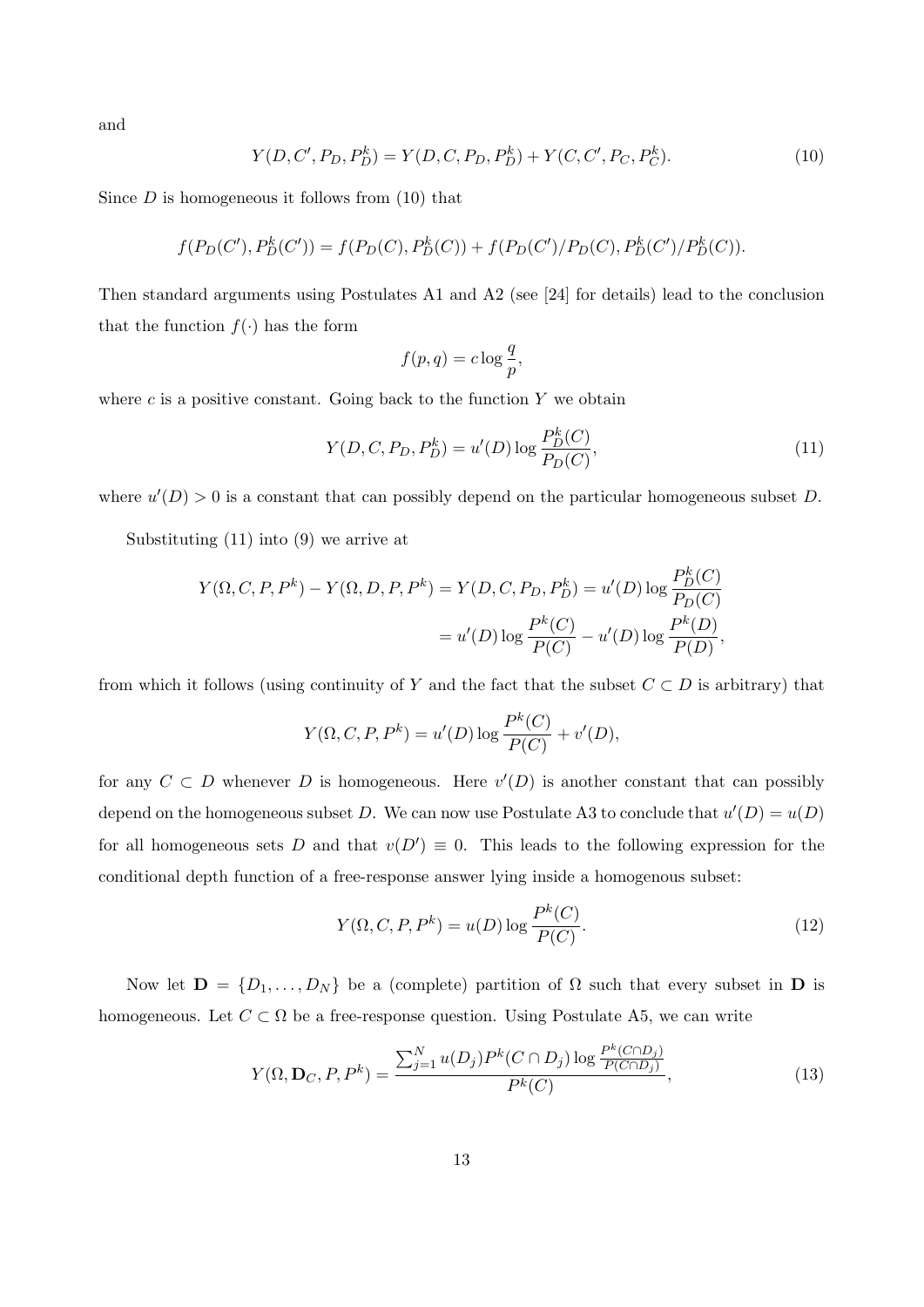and

$$
Y(C, \mathbf{D}_C, P_C, P_C^k) = \sum_{j=1}^N u(D_j) \frac{P^k(C \cap D_j)}{P^k(C)} \log \frac{P^k(C \cap D_j)/P^k(C)}{P(C \cap D_j)/P(C)}.
$$
(14)

An application of Postulate A4 now yields

$$
Y(\Omega, C, P, P^k) = Y(\Omega, \mathbf{D}_C, P, P^k) - Y(C, \mathbf{D}_C, P_C, P_C^k)
$$
  
= 
$$
\sum_{j=1}^N u(D_j) \frac{P^k(C \cap D_j)}{P^k(C)} \log \frac{P^k(C)}{P(C)} = u(C) \log \frac{P^k(C)}{P(C)},
$$

where

$$
u(C) = \sum_{j=1}^{N} \frac{P^k(C \cap D_j)u(D_j)}{P^k(C)} = \frac{\int_C u(\omega)dP^k(\omega)}{P^k(C)}.
$$
\n(15)

Here, the function  $u: \Omega \to \mathbb{R}$  is defined as

$$
u(\omega) = \sum_{j=1}^{N} u(D_j) I_{D_j}(\omega),
$$

and therefore is the same exact function that was used to describe the question difficulty function *G*.

Finally, let  $\mathbf{C} = \{C_1, \ldots, C_r\}$  be an arbitrary question on  $\Omega$ . An application of Postulate A5 yields

$$
Y(\Omega, \mathbf{C}, P, P^k) = \frac{\sum_{j=1}^r u(C_j) P^k(C_j) \log \frac{P^k(C_j)}{P(C_j)}}{\sum_{j=1}^r P^k(C_j)},
$$
\n(16)

where  $u(C_j)$  is given by (15).  $\square$ 

Having found the expression for conditional depth function we can now use it to obtain the unconditional (expected) answer depth  $Y(\Omega, \mathbf{C}, P, V(\mathbf{C}))$ . We formulate the result as a corollary.

**Corollary 1** *The answer depth function*  $Y(\Omega, \mathbf{C}, P, V(\mathbf{C}))$  *has the form* 

$$
Y(\Omega, \mathbf{C}, P, V(\mathbf{C})) = \sum_{k=1}^{m} \Pr(V(\mathbf{C}) = s_k) \frac{\sum_{j=1}^{r} u(C_j) P^k(C_j) \log \frac{P^k(C_j)}{P(C_j)}}{\sum_{j=1}^{r} P^k(C_j)},
$$

where  $P^k \equiv P^{V(\mathbf{C})=s_k}$  is the measure on  $\Omega$  conditioned on reception of  $V(\mathbf{C})=s_k$  and  $u(C_j)$  is as *defined in Theorem 2.*

In the following, we will often use the notation  $Pr(V(C) = s_k) \equiv v_k$  for the sake of brevity.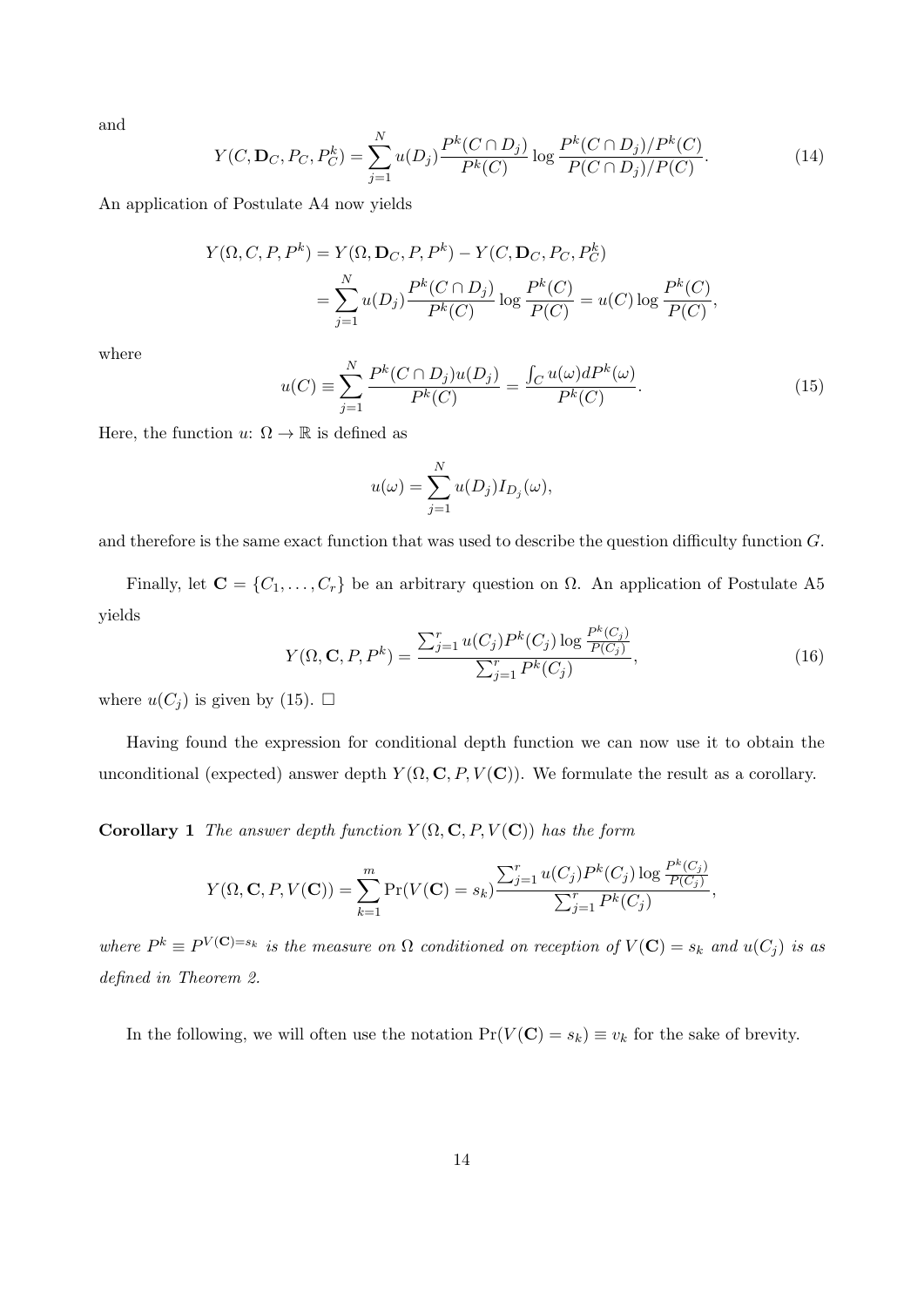## **6 Relationship Between Difficulty and Depth**

Theorems 1 and 2 (together with Corollary 1) establish the overall form that question difficulty and answer depth, respectively, can take. The conditional depth function  $Y(\Omega, \mathbf{C}, P, P^k)$  depends, besides the original measure *P*, on the updated measure  $P^k \equiv P^{V(\mathbf{C})=s_k}$ .

#### **6.1 Multiple-choice Questions**

For multiple-choice (complete) questions, it makes sense to assume that the original measure *P* is a "valid" one in the sense that it does not change on average upon reception of the answer message *V*(**C**). More formally speaking, for any question  $\mathbf{C} = \{C_1, \ldots, C_r\}$ ,

$$
P = \sum_{k=1}^{m} \Pr(V(\mathbf{C}) = s_k) P^k, \ \ j = 1, \dots, r.
$$
 (17)

The expression (17) can be thought of as a condition of consistency of the answer message  $V(\mathbf{C})$ with the original measure *P* and can be used for determining probabilities  $v_k \equiv Pr(V(\mathbf{C}) = s_k)$  of various values of the answer message  $V(\mathbf{C})$ .

Note that, taking into account the form  $(6)$  of the updated measures  $P<sup>k</sup>$  the consistency condition (17) can be written as

$$
\sum_{j=1}^{m} v_k p_{kj} = P(C_j), \ \ j = 1, \dots, r.
$$
 (18)

Let us assume the consistency condition (17) holds and consider the answer depth function given by Corollary 1. Since for a multiple-choice question  $\sum_{j=1}^{r} P^{k}(C_{j}) = 1$ , we can write

$$
Y(\Omega, \mathbf{C}, P, V(\mathbf{C})) = \sum_{k=1}^{m} v_k \sum_{j=1}^{r} u(C_j) P^k(C_j) \log \frac{P^k(C_j)}{P(C_j)}
$$
  
= 
$$
\sum_{k=1}^{m} v_k \sum_{j=1}^{r} u(C_j) P^k(C_j) \log P^k(C_j) - \sum_{k=1}^{m} v_k \sum_{j=1}^{r} u(C_j) P^k(C_j) \log P(C_j)
$$
  
= 
$$
\sum_{k=1}^{m} v_k \sum_{j=1}^{r} u(C_j) P^k(C_j) \log P^k(C_j) + G(\Omega, \mathbf{C}, P) \leq G(\Omega, \mathbf{C}, P),
$$

where (a) follows from (17) and Theorem 1, and (b) follows from the inequality log  $P^k(C_j) \leq 0$ . It is also clear that the inequality (b) becomes an equality if and only if, for every value  $s_k$  of the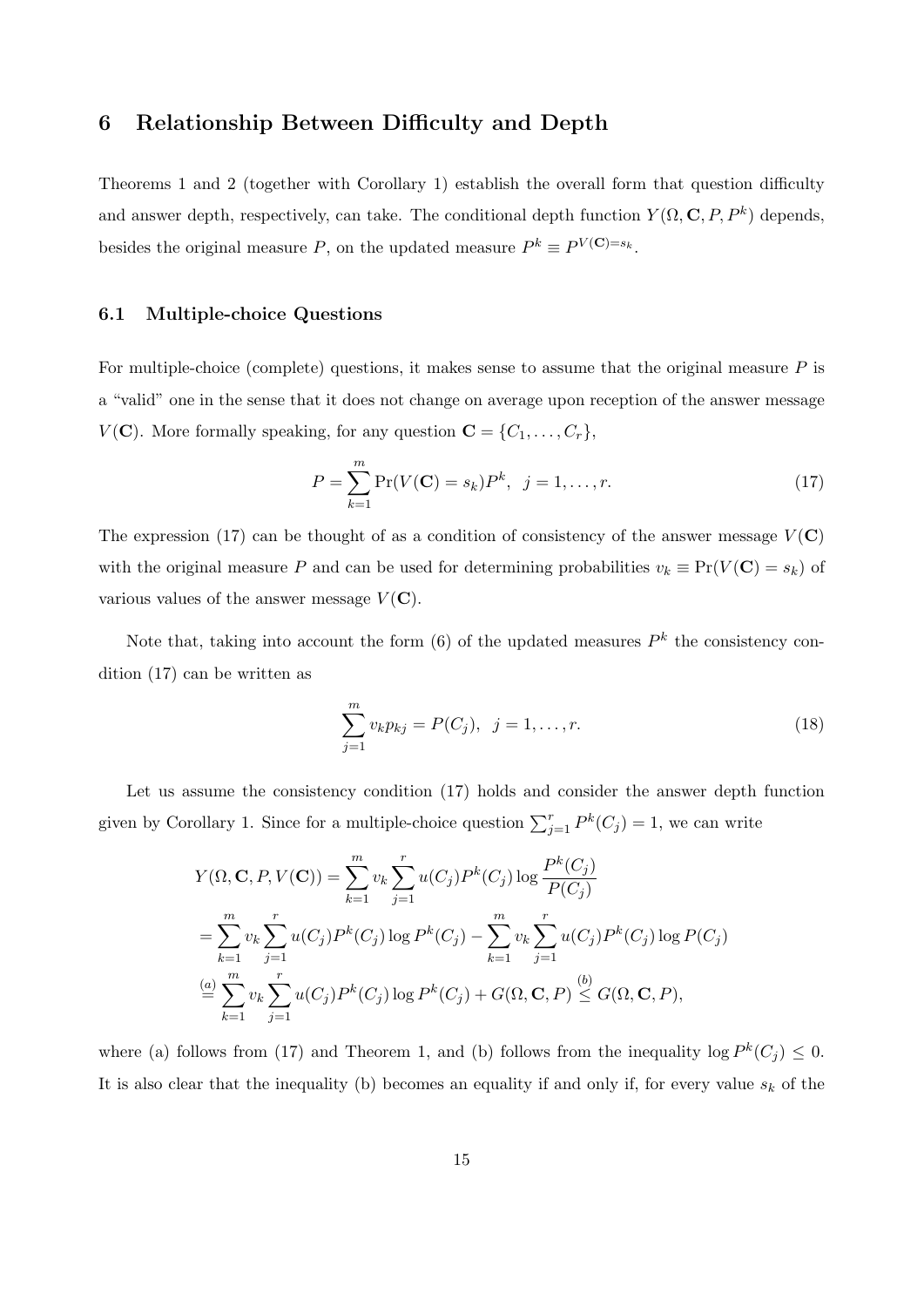answer message, either  $P^{k}(C_j) = 0$  or log  $P^{k}(C_j) = 0$  for every value of the index *j*. For the latter to be true it is necessary and sufficient that, for all values of *k*,

$$
P^k(C_j) = \delta_{f(k),j},\tag{19}
$$

where  $f: \{1, 2, \ldots, m\} \to \{1, 2, \ldots, r\}$  is a map from the set of possible values of index *k* to that of index *j*. Substituting (19) into (17) we obtain

$$
P(C_j) = \sum_{k=1}^{m} v_k \delta_{f(k),j} = \sum_{k: f(k)=j} v_k.
$$
 (20)

It is easy to see that without loss of generality one can define an equivalent message *V ′* (**C**) such that  $V'(\mathbf{C}) = s_j$  whenever  $V(\mathbf{C}) = s_k$  such that  $f(k) = j$ . Then (20) becomes simply

$$
P(C_j) = \Pr(V'(\mathbf{C}) = s_j). \tag{21}
$$

A *perfect* answer to a multiple-choice question is defined  $\mathbf{C} = \{C_1, \ldots, C_r\}$  as the message  $V(\mathbf{C}) = \{s_1, \ldots, s_r\}$  such that  $P^k(C_j) = \delta_{k,j}$ , and, as a consequence,  $Pr(V(\mathbf{C}) = s_j) = P(C_j)$ . Then we can state the result obtained above as a lemma.

**Lemma 1** Let **C** be a multiple-choice question and assume the condition (17) for any answer  $V(\mathbf{C})$ *holds.* Then  $Y(\Omega, \mathbf{C}, P, V(\mathbf{C})) \leq G(\Omega, \mathbf{C}, P)$  with the inequality being tight if and only if the answer  $V(\mathbf{C})$  *is perfect (up to trivial equivalences).* 

#### **6.2 Free-response Questions**

Let  $C \subset \Omega$  be a free-response question. We can write the depth function for a corresponding answer  $V(C)$  as follows.

$$
Y(\Omega, C, P, V(C)) = \sum_{k=1}^{m} \Pr(V(C) = s_k)u(C)P^k(C) \log \frac{P^k(C)}{P(C)}
$$
  
=  $u(C) \sum_{k=1}^{m} \Pr(V(C) = s_k) \log P^k(C) - u(C) \log P(C) \sum_{k=1}^{m} \Pr(V(C) = s_k)$   
=  $u(C) \sum_{k=1}^{m} \Pr(V(C) = s_k) \log P^k(C) + G(\Omega, C, P) \le G(\Omega, C, P),$ 

where (a) follows from that the inequality  $\log P^k(C) \leq 0$ . It is straightforward to see that for the inequality (a) to become an equality it is necessary and sufficient that  $P^k(C) = 1$  for all values k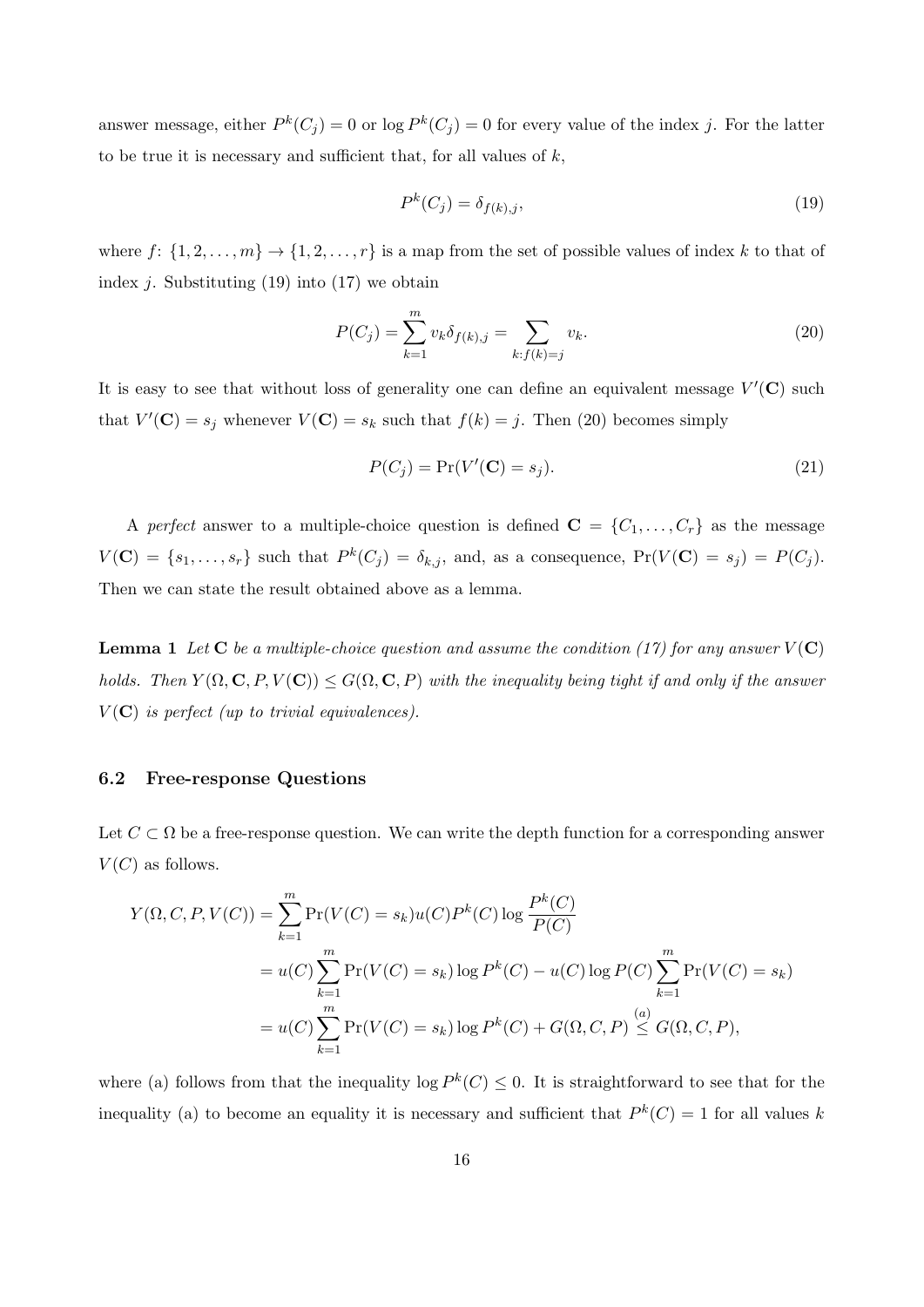of the answer message. Clearly, in that case, we can define an equivalent message *V ′* (*C*) that takes a single value *s* so that  $P^{s}(C) = 1$ .

A *perfect* answer  $V(C)$  to a free-response question C is defined to be a message taking a single value *s* such that  $P^s(C) = 1$ .

We can again state the result obtained above as a lemma.

**Lemma 2** *Let C be a free-response question and*  $V(C)$  *an answer to it. Then*  $Y(\Omega, C, P, V(C))$   $\leq$  $G(\Omega, C, P)$  *with the inequality being tight if and only if the answer*  $V(C)$  *is perfect (up to trivial equivalences).*

#### **6.3 Mixed Questions**

Finally, let  $\mathbf{C} = \{C_1, \ldots, C_r\}$  where  $\hat{C} = \bigcup_{i=j}^r C_j \subset \Omega$  be a mixed question. We define a *perfect* answer  $V(\mathbf{C})$  to a mixed question as a message taking values in the set  $\{s_1, \ldots, s_r\}$  such that  $P^j(C_j) = 1$  for  $j = 1, ..., r$ .

For any answer to a mixed question we demand that the following *consistency with the original knowledge* condition holds.

$$
\sum_{k=1}^{m} \Pr(V(\mathbf{C}) = s_k) P^k(C_j) = \gamma P(C_j),\tag{22}
$$

where

$$
\gamma = \frac{P^s(\hat{C})}{P(\hat{C})} = \frac{\sum_{j=1}^r P^k(C_j)}{\sum_{j=1}^r P(C_j)}
$$
\n(23)

for all values of  $k$  characterizes the free-response component of  $V(\mathbf{C})$ . Then it is straightforward to prove a result analogous to that of Lemmas 1 and 2.

**Lemma 3** *If* **C** *is a mixed question and*  $V(\mathbf{C})$  *is an answer to it such that condition (22) holds. Then*  $Y(\Omega, \mathbf{C}, P, V(\mathbf{C})) \leq G(\Omega, \mathbf{C}, P)$  *with the inequality becoming tight if and only if the answer*  $V(\mathbf{C})$  *is perfect.*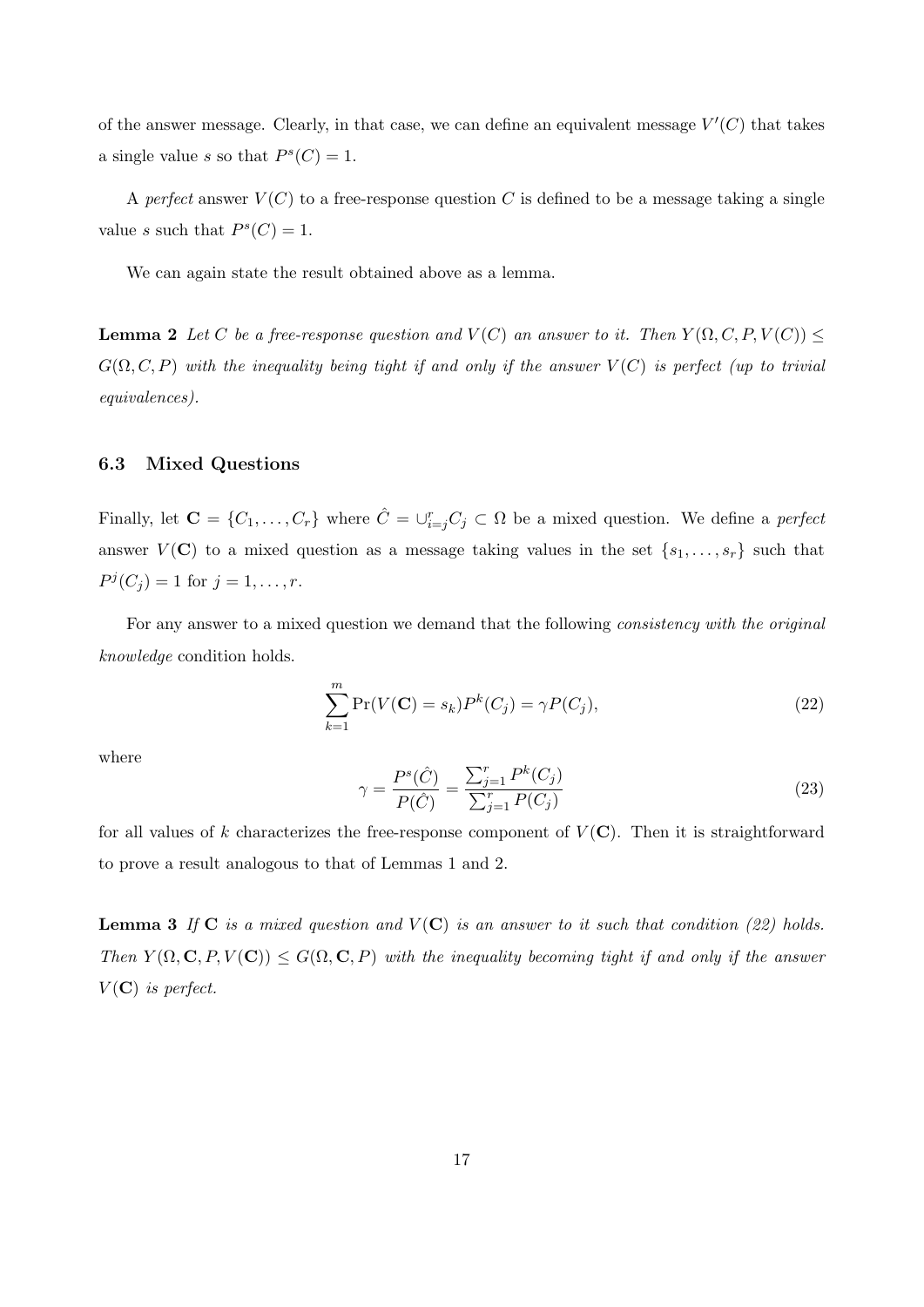**Proof:** We can write the depth function for  $V(\mathbf{C})$  as follows.

$$
Y(\Omega, \mathbf{C}, P, V(\mathbf{C})) = \sum_{k=1}^{m} v_k \frac{\sum_{j=1}^{r} u(C_j) P^k(C_j) \log \frac{P^k(C_j)}{P(C_j)}}{\sum_{j=1}^{r} P^k(C_j)}
$$
  
\n
$$
\stackrel{(a)}{=} \frac{\sum_{k=1}^{m} \sum_{j=1}^{r} v_k u(C_j) P^k(C_j) \log \frac{P^k(C_j)}{P(C_j)}}{\gamma P(\hat{C})}
$$
  
\n
$$
= \frac{1}{\gamma P(\hat{C})} \sum_{k=1}^{m} \sum_{j=1}^{r} v_k u(C_j) P^k(C_j) \log P^k(C_j)
$$
  
\n
$$
- \frac{1}{\gamma P(\hat{C})} \sum_{k=1}^{m} \sum_{j=1}^{r} v_k u(C_j) P^k(C_j) \log P(C_j)
$$
  
\n
$$
\stackrel{(b)}{=} \frac{1}{\gamma P(\hat{C})} \sum_{k=1}^{m} \sum_{j=1}^{r} v_k u(C_j) P^k(C_j) \log P^k(C_j) - \frac{1}{P(\hat{C})} \sum_{j=1}^{r} u(C_j) P(C_j) \log P(C_j)
$$
  
\n
$$
= \frac{1}{\gamma P(\hat{C})} \sum_{k=1}^{m} \sum_{j=1}^{r} v_k u(C_j) P^k(C_j) \log P^k(C_j) + G(\Omega, \mathbf{C}, P) \leq G(\Omega, \mathbf{C}, P),
$$

where (a) follows from (23), (b) follows from (22) and (c) follows from the inequality log  $P^k(C_j) \leq 0$ . Using the same arguments as those employed for the proof of Lemma 1 we arrive at the statement of this lemma.  $\Box$ 

## **7 Quasi-perfect Answers to Complete Questions**

Let the question  $\mathbf{C} = \{C_1, \ldots, C_r\}$  be complete (multiple-choice) and let  $V(\mathbf{C})$  be an answer to **C**. If  $V(\mathbb{C})$  is perfect, its depth  $Y(\Omega, \mathbb{C}, P, V(\mathbb{C}))$  is equal to the difficulty  $G(\Omega, \mathbb{C}, P)$  of  $\mathbb{C}$  as Lemma 1 states. Here we would like to consider some simple classes of imperfect answers. To make the form of an imperfect answer more specific let us assume such an answer to resemble a perfect one in that the number of possible values it can take is equal to *r* and each message *sk*,  $k = 1, \ldots, r$  expresses a degree of preference towards the subset  $C_k$ . Let  $e_k$  be the error probability associated with  $s_k$ , i.e  $e_k = P^k(\bar{C}_k)$ , where  $\bar{C}_k = \Omega \setminus C_k$ . Let us also make the additional assumption that the error associated with  $s_k$  is "proportionally distributed" between the sets  $C_j$   $j \neq k$ , i.e.  $P^k(C_j) = \frac{e_k P(C_j)}{P(\bar{C}_k)} = \frac{e_k P(C_j)}{1 - P(C_k)}$  $\frac{e_k P(C_j)}{1-P(C_k)}$ . Obviously, both of these assumptions can be stated in the following way.

$$
P^{k} = (1 - e_{k})P_{C_{k}} + \sum_{j \neq k} \frac{e_{k}P(C_{j})}{1 - P(C_{k})}P_{C_{j}},
$$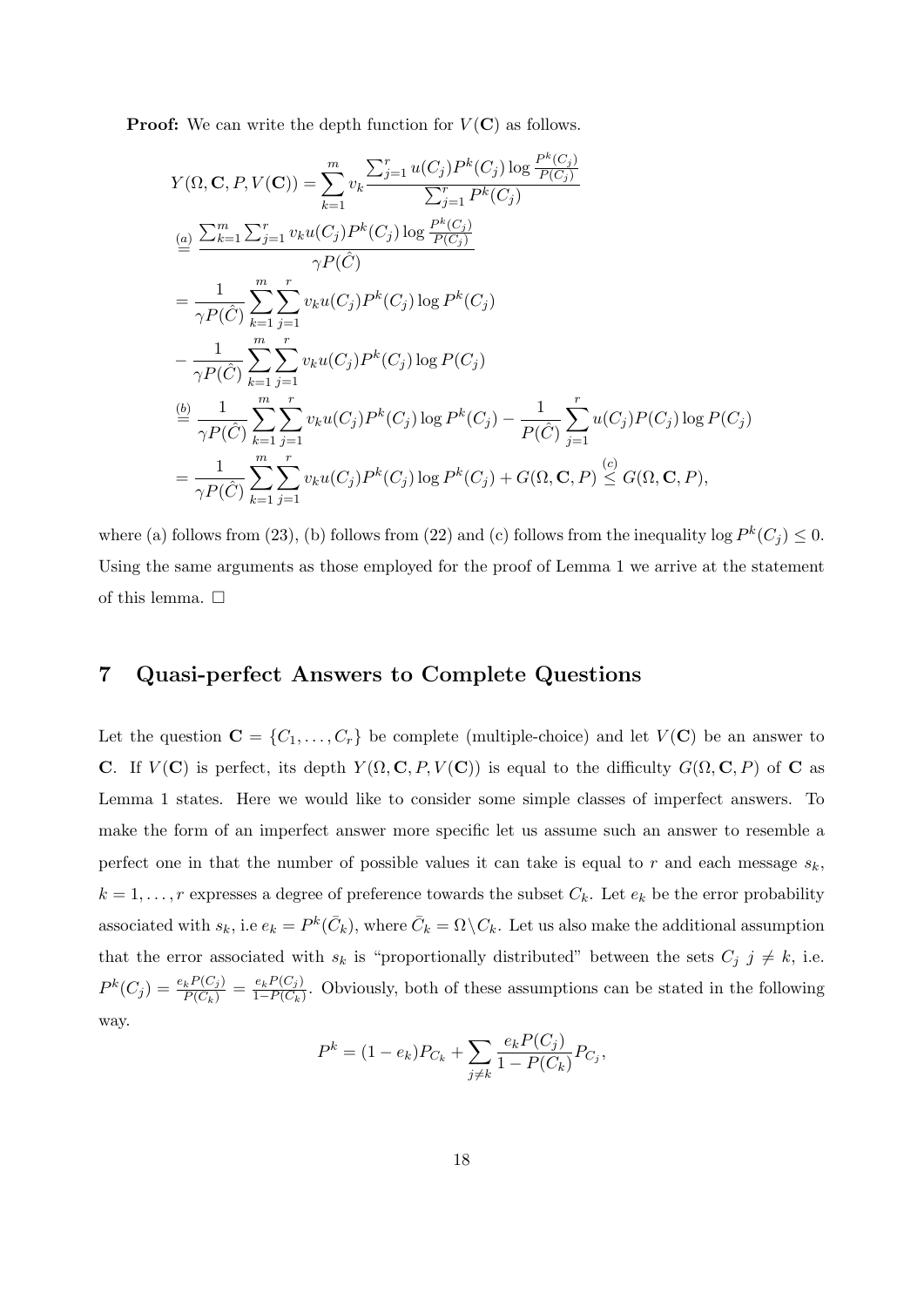implying that the coefficients  $p_{kj}$  in (6) have the form

$$
p_{kj} = \left(1 - \frac{e_k}{1 - P(C_k)}\right) \delta_{k,j} + \frac{e_k P(C_j)}{1 - P(C_k)}\tag{24}
$$

To further simplify the analysis and provide more concise description of errors associated with imperfect answers, we make a further assumption: that the error probability  $e_k$  constitutes the same fraction of  $P(\bar{C}_k)$  for all values of *k*, i.e.  $e_k = \alpha(1 - P(C_k))$ ,  $k = 1, \ldots, r$ , where  $0 \leq \alpha \leq 1$ . Under this assumption, the error associated with the answer  $V(\mathbf{C})$  that we will denote by  $V_\alpha(\mathbf{C})$ is fully described by a single parameter  $\alpha$ . The coefficients  $p_{kj}$  in (24) become

$$
p_{kj} = (1 - \alpha)\delta_{k,j} + \alpha P(C_j),\tag{25}
$$

and the updated measure  $P^k$  becomes simply

$$
P^k = \alpha P + (1 - \alpha) P_{C_k}.\tag{26}
$$

We see that for  $\alpha = 0$  the measure  $P^k$  turns into the conditional measure  $P_{C_k}$  making the answer perfect, and for  $\alpha = 1$  each measure  $P^k$  becomes the original measure P thus rendering the answer  $V_\alpha(\mathbf{C})$  empty, i.e. possessing vanishing depth.

Substituting (26) into the general expression for the answer depth and using the fact that in this case  $v_k = P(C_k)$ ,  $k = 1, \ldots, r$ , we can obtain

$$
Y(\Omega, \mathbf{C}, P, V_{\alpha}(\mathbf{C})) = \sum_{k=1}^{r} u(C_k)P(C_k)(1 - \alpha + \alpha P(C_k)) \log \frac{1 - \alpha + \alpha P(C_k)}{P(C_k)}
$$
  
+  $\alpha \log \alpha \sum_{k=1}^{r} u(C_k)P(C_k)(1 - P(C_k)),$  (27)

It is easy to see that the expression (27) becomes  $G(\Omega, \mathbf{C}, P)$  for  $\alpha = 0$  and vanishes for  $\alpha = 1$ .

In the following we will call answers characterized by updated measures of the form (26) and depth functions given by (27) the *quasi-perfect* answers. Their advantage is that they allow to smoothly interpolate between perfect and empty answers using just a single parameter  $\alpha$  taking values on the interval [0*,* 1].

Substituting (25) into the consistency condition (18) it is easy to see that for quasi-perfect answers

$$
v_j = P(C_j),\tag{28}
$$

for  $j = 1, \ldots, r$ , regardless of the value of error probability  $\alpha$ .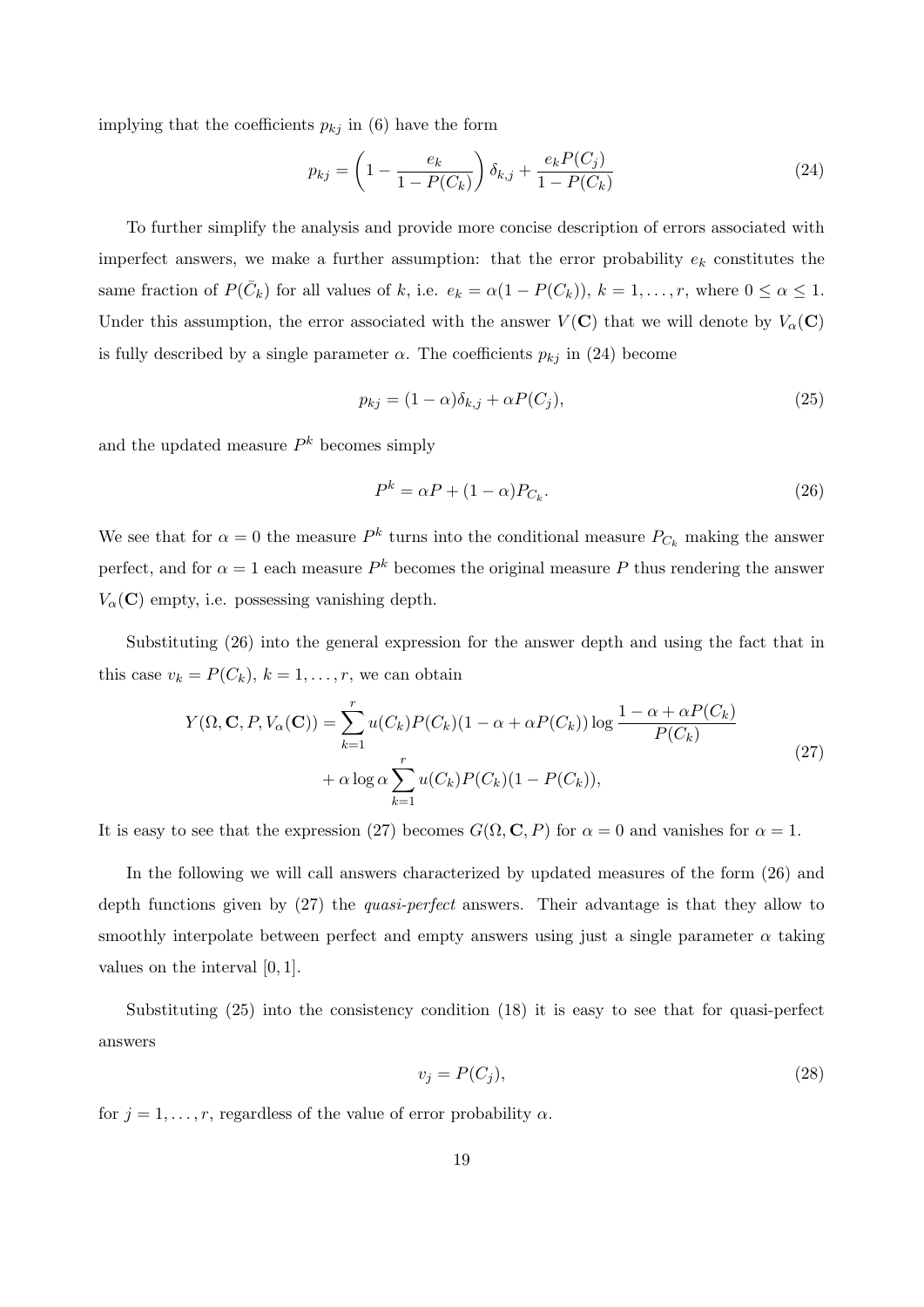## **8 Relationships Between Questions**

Given two complete questions  $\mathbf{C}'$  and  $\mathbf{C}''$  the *pseudo-energy overlap*  $J(\Omega, (\mathbf{C}'; \mathbf{C}''), P)$  was defined in [21] as

$$
J(\Omega, (\mathbf{C}'; \mathbf{C}''), P) = G(\Omega, \mathbf{C}', P) + G(\Omega, \mathbf{C}'', P) - G(\Omega, \mathbf{C}' \cap \mathbf{C}'', P),
$$
\n(29)

which can easily be seen to have the following form

$$
J(\Omega, (\mathbf{C}'; \mathbf{C}''), P) = \sum_{i=1}^{r'} \sum_{j=1}^{r''} u(C_i' \cap C_j'') P(C_i' \cap C_j'') \log \frac{P(C_i' \cap C_j'')}{P(C_i') P(C_j'')}.
$$
(30)

It was also shown that the pseudo-energy overlap can be interpreted as the reduction of difficulty of question  $\mathbf{C}''$  due to the knowledge of a perfect answer  $V^*(\mathbf{C}')$  to question  $\mathbf{C}'$ .

$$
G(\Omega, \mathbf{C}^{\prime\prime}, V^*(\mathbf{C}^\prime)) = G(\Omega, \mathbf{C}^{\prime\prime}, P) - J(\Omega, (\mathbf{C}^\prime; \mathbf{C}^{\prime\prime}), P), \tag{31}
$$

where the *conditional difficulty*  $G(\Omega, \mathbb{C}^{\prime\prime}, V(\mathbb{C}^{\prime}))$  is defined (for any answer  $V^*(\mathbb{C}^{\prime})$  to question  $\mathbb{C}^{\prime}$ ) as

$$
G(\Omega, \mathbf{C}'', V^*(\mathbf{C}')) = \sum_{k=1}^{m'} \Pr(V^*(\mathbf{C}') = s_k) G(\Omega, \mathbf{C}'', P'^k).
$$
 (32)

It would be interesting to find out how the relation (31) generalizes for the case of an arbitrary answer to question  $\mathbb{C}'$ . Clearly, since a reception of value  $s'_{k}$  of  $V(C')$  updates the measure  $P$  to  $P^{k}$ , the difficulty of **C**<sup>*′′*</sup> given  $V(C') = s'_{k}$  is equal to

$$
G(\Omega, \mathbf{C}'', P'^k) = -\sum_{j=1}^{r''} u(C''_j) P'^k(C''_j) \log P'^k(C''_j)
$$
  
= 
$$
-\sum_{j=1}^{r''} \sum_{l=1}^{r'} u(C'_l \cap C''_j) P'^k(C'_l \cap C''_j) \log P'^k(C''_j),
$$

and therefore the overall (expected) difficulty  $G(\Omega, \mathbf{C}'', V(\mathbf{C}'))$  of question  $\mathbf{C}''$  given an answer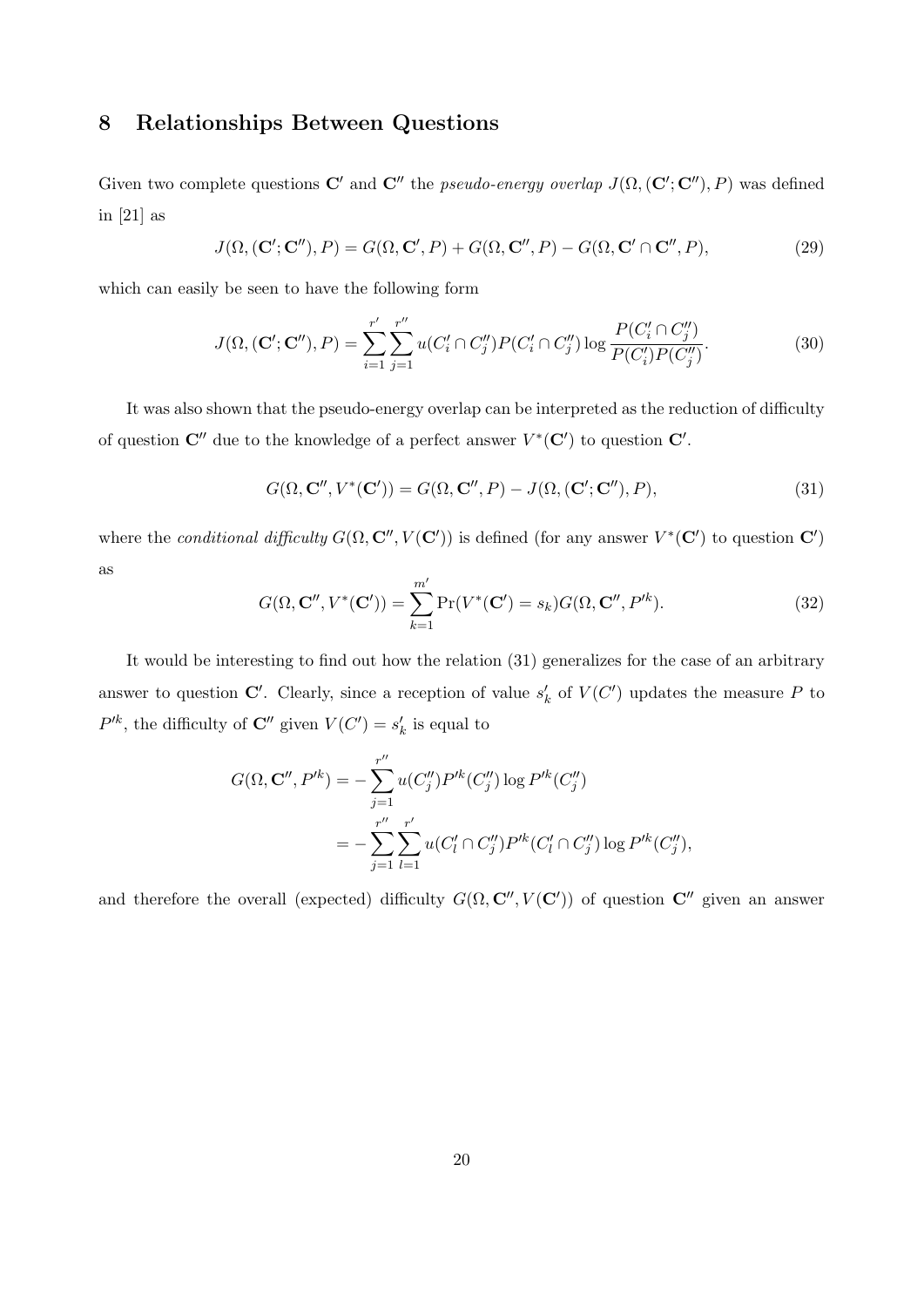*V*(**C**<sup> $\prime$ </sup>) to **C**<sup> $\prime$ </sup> can be written – denoting  $Pr(V(\mathbf{C}') = s'_k)$  by  $v'_k$  – as

$$
G(\Omega, \mathbf{C}'', V(\mathbf{C}')) = \sum_{k=1}^{m'} v'_k G(\Omega, \mathbf{C}'', P'^k) = -\sum_{k=1}^{m'} v'_k \sum_{j=1}^{r''} \sum_{l=1}^{r'} u(C'_l \cap C''_j) P'^k(C'_l \cap C''_j) \log P'^k(C''_j)
$$
  
\n
$$
= \sum_{k=1}^{m'} v'_k \left( \sum_{j=1}^{r''} \sum_{l=1}^{r'} u(C'_l \cap C''_j) P'^k(C'_l \cap C''_j) \log P'^k(C''_j)
$$
  
\n
$$
+ \sum_{j=1}^{r''} \sum_{l=1}^{r'} u(C'_l \cap C''_j) P'^k(C'_l \cap C''_j) \log P(C''_j) - \sum_{j=1}^{r''} \sum_{l=1}^{r'} u(C'_l \cap C''_j) P'^k(C'_l \cap C''_j) \log P(C''_j)
$$
  
\n
$$
= -\sum_{k=1}^{m'} v'_k \sum_{j=1}^{r''} \sum_{l=1}^{r'} u(C'_l \cap C''_j) P'^k(C'_l \cap C''_j) \log P(C''_j)
$$
  
\n
$$
- \sum_{j=1}^{r''} \sum_{l=1}^{r'} u(C'_l \cap C''_j) P'^k(C'_l \cap C''_j) \log P(C''_j)
$$
  
\n
$$
= G(\Omega, \mathbf{C}'', P) - \sum_{k=1}^{m'} v'_k \sum_{j=1}^{r''} \sum_{l=1}^{r'} u(C'_l \cap C''_j) P'^k(C'_l \cap C''_j) \log \frac{P'^k(C''_j)}{P(C''_j)}.
$$
  
\n(33)

We see from (33) that the conditional difficulty of  $\mathbb{C}^{\prime\prime}$  can be represented as a difference of the standard (unconditional) difficulty and another expression that can be appropriately denoted *Y*( $\Omega$ ,  $\mathbf{C}''$ ,  $P$ ,  $V(\mathbf{C}')$ ) and called the *relative depth* of the answer *V*( $\mathbf{C}'$ ) with respect to question **C***′′*:

$$
G(\Omega, \mathbf{C}^{\prime\prime}, V(\mathbf{C}^\prime)) = G(\Omega, \mathbf{C}^{\prime\prime}, P) - Y(\Omega, \mathbf{C}^{\prime\prime}, P, V(\mathbf{C}^\prime)),\tag{34}
$$

where the relative depth  $Y(\Omega, \mathbf{C}'', P, V(\mathbf{C}'))$  is given by

$$
Y(\Omega, \mathbf{C}'', P, V(\mathbf{C}')) = \sum_{k=1}^{m'} v'_k \sum_{j=1}^{r''} \sum_{l=1}^{r'} u(C'_l \cap C''_j) P'^k(C'_l \cap C''_j) \log \frac{P'^k(C''_j)}{P(C''_j)}.
$$
(35)

Using the expression (6) for the updated measures  $P^{k}$  we find that

$$
P'^{k}(C'_{l} \cap C''_{j}) = p_{kl} \frac{P(C'_{l} \cap C''_{j})}{P(C'_{l})}
$$
\n(36)

and

$$
P'^{k}(C''_{j}) = \sum_{l=1}^{r'} p_{kl} \frac{P(C'_{l} \cap C''_{j})}{P(C'_{l})},
$$
\n(37)

and, substituting (36) and (37) into (35) we obtain for the relative depth:

$$
Y(\Omega, \mathbf{C}'', P, V(\mathbf{C}')) = \sum_{k=1}^{m'} v'_k \sum_{l=1}^{r'} \sum_{j=1}^{r''} u(C'_l \cap C''_j) p'_{kl} \cdot \frac{P(C'_l \cap C''_j)}{P(C'_l)} \log \sum_{i=1}^{r'} p'_{ki} \cdot \frac{P(C'_i \cap C''_j)}{P(C'_i) \cdot P(C''_j)}.
$$
 (38)

We can summarize the result just obtained as a lemma.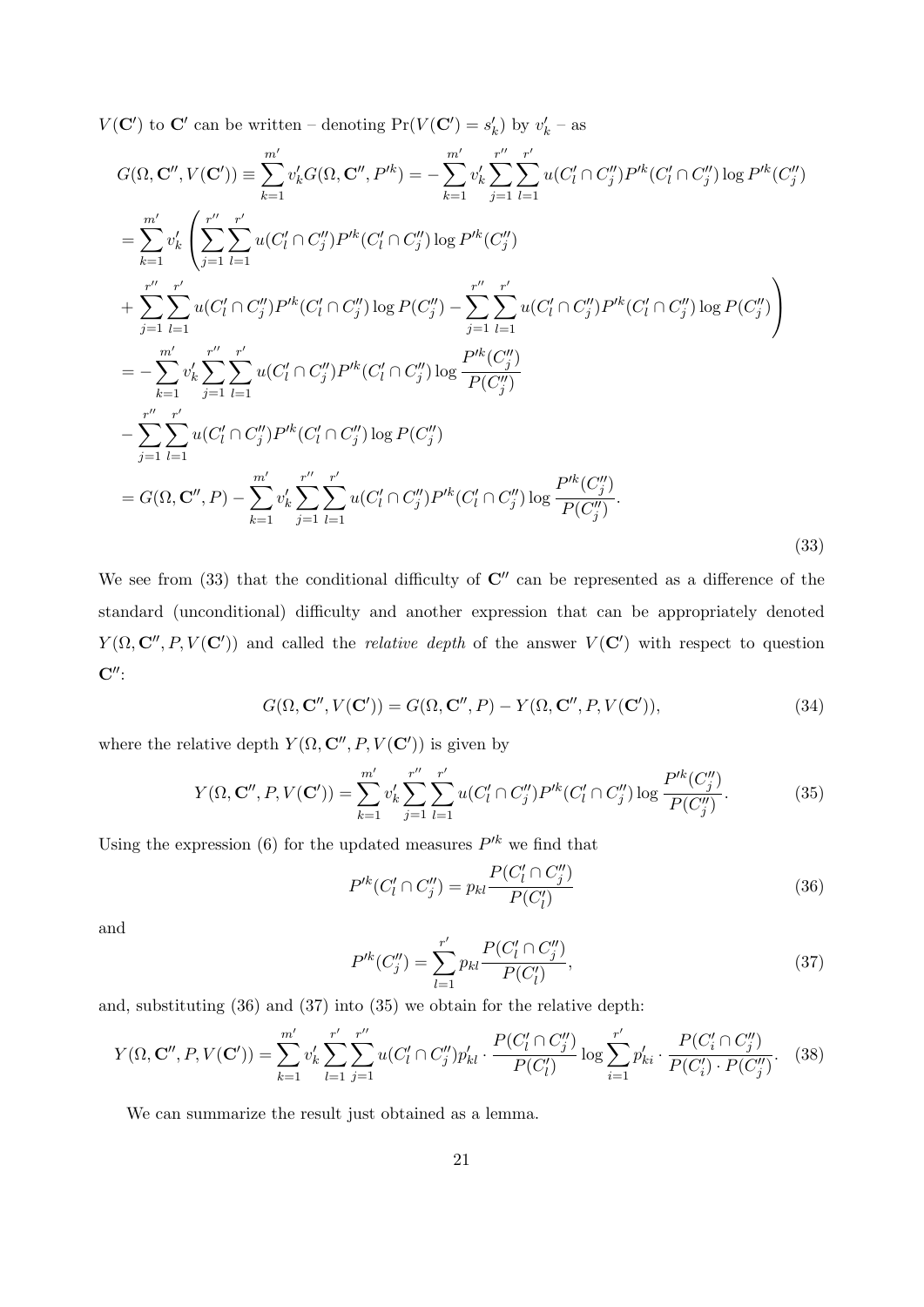**Lemma 4** *Let*  $\mathbb{C}'$  *and*  $\mathbb{C}''$  *be two arbitrary complete questions on*  $\Omega$  *and let*  $V(\mathbb{C}')$  *be an answer to*  $\mathbf{C}'$ . Then the conditional difficulty of  $\mathbf{C}''$  given the answer  $V(\mathbf{C}')$  can be found as

$$
G(\Omega, \mathbf{C}^{\prime\prime}, V(\mathbf{C}^\prime)) = G(\Omega, \mathbf{C}^{\prime\prime}, P) - Y(\Omega, \mathbf{C}^{\prime\prime}, P, V(\mathbf{C}^\prime)),
$$

*where the relative depth of*  $V(\mathbb{C}^{\prime})$  *is given by the expression (38).* 

Suppose now that  $V^*(\mathbb{C}')$  is a perfect answer to  $\mathbb{C}'$  which implies that  $m' = r'$  and  $p'_{kl} =$  $\delta_{k,l}$ . Substituting this into (38) and performing the sum over *k* while making use of the answer consistency condition (18) we obtain

$$
Y(\Omega, \mathbf{C}'', P, V^*(\mathbf{C}')) = \sum_{l=1}^{r'} \sum_{j=1}^{r''} u(C_l' \cap C_j'') P(C_l' \cap C_j'') \log \frac{P(C_l' \cap C_j'')}{P(C_l') P(C_j'')},\tag{39}
$$

which coincides with the expression (30) for the pseudo-energy overlap between questions **C***′* and **C***′′*. We thus recover the result (31) obtained in [21].

Let now  $V_\alpha(\mathbf{C}')$  be a quasi-perfect answer to question  $\mathbf{C}'$  characterized by error probability  $\alpha$ . Substituting expressions (25) and (28) into (38) we obtain, after some straightforward algebra

$$
Y(\Omega, \mathbf{C}'', P, V_{\alpha}(\mathbf{C}')) = (1 - \alpha) \sum_{l=1}^{r'} \sum_{j=1}^{r''} u(C_l' \cap C_j'') P(C_l' \cap C_j'') \log \left[ (1 - \alpha) \frac{P(C_l' \cap C_j'')}{P(C_l') P(C_j'')} + \alpha \right] + \alpha \sum_{l=1}^{r'} \sum_{j=1}^{r''} u(C_l' \cap C_j'') P(C_l' \cap C_j'') \sum_{k=1}^{r'} P(C_k') \log \left[ (1 - \alpha) \frac{P(C_k' \cap C_j'')}{P(C_k') P(C_j'')} + \alpha \right]
$$
(40)

It is easy to see that for  $\alpha = 0$  (40) reduces to (39) which is the overlap between questions **C**<sup>*'*</sup> and **C**<sup>*′′*</sup>, and for **C**<sup>*′′*</sup> coinciding with **C**<sup>*′*</sup> the relative depth (40) becomes the depth  $Y(\Omega, \mathbf{C}', P, V_\alpha(\mathbf{C}'))$ (given by expression (27)) of quasi-perfect answer to **C***′* characterized by the same value of error probability  $\alpha$ . To see that it is sufficient to set  $C''_j = C'_j$  (and hence  $P(C'_l \cap C''_j) = \delta_{l,j}P(C'_l)$ ) in (40) and make use of the (obvious) identity  $\sum_{k \neq j} P(C'_k) = 1 - P(C'_j)$ .

## **9 Examples**

Let us revisit the example with a finite parameter space from [21]. The parameter space  $\Omega$  consists of 8 elements, corresponding to green, yellow and red apples (denoted *GA*, *Y A* and *RA*, respectively), green, yellow and red pears (denoted *GPr*, *YPr* and *RPr*), and yellow and red peaches (denoted *YPc* and *RPc*). The elements are equiprobable so that  $P(\cdot) = \frac{1}{8}$  for all  $\omega \in \Omega$ . The function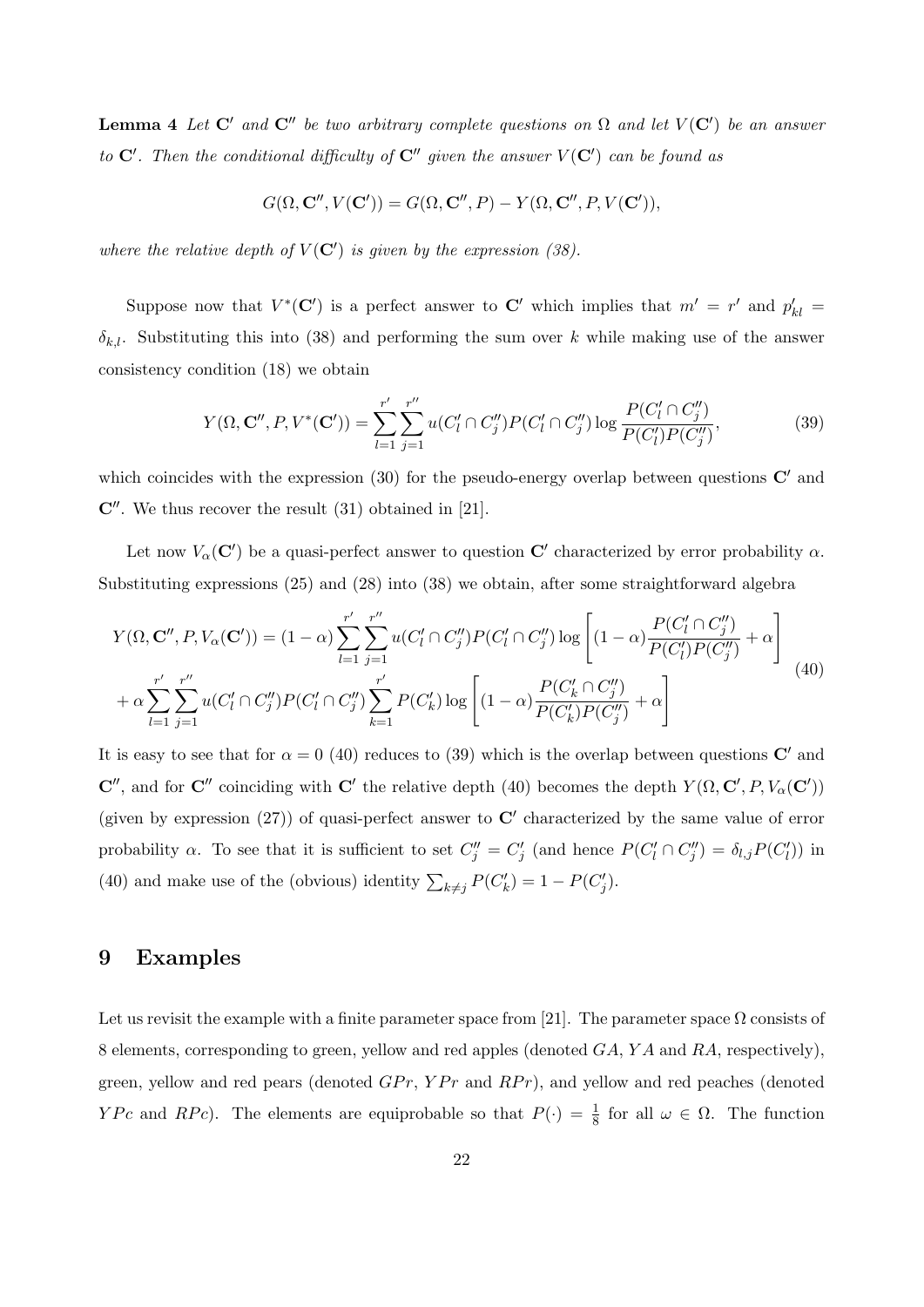$u(\omega)$  describes the relative difficulty of respective free-response questions. The observation that the green (cold) color is easier to distinguish from both the yellow and red (warm) colors is reflected in  $u(GA) = u(GPr) = 1$ . On the other hand, an apple and a pear are also easy to distinguish from each other because of a different overall shape. (Recall that there is no green peach that could possibly be confused with a green apple.) The observation that yellow and red pears can possibly be confused with each other but not with anything else because of either their warm color (compared to green pears) or their distinct shape (compared to red or yellow apples or peaches) is reflected in  $u(YPr) = u(RPr) = 1.5$ . Finally,  $u(YA) = u(RA) = u(YPc) = u(RPc) = 2$  as these four combinations appear to be the hardest to distinguish from each other as they all possess a warm color and round shape. Normalizing the values of  $u(\cdot)$  so that  $\int_{\Omega} u(\omega) dP(\omega) = 1$  we obtain  $u(GA) = u(GPr) = \frac{8}{13}$ ,  $u(YPr) = u(RPr) = \frac{12}{13}$  and  $u(YA) = u(RA) = u(YPc) = u(RPc) = \frac{16}{13}$ .

Consider, as in [21], the question *"Is the fruit green or not?"*. Let  $C_g = \{GA, GPr\} \subset \Omega$ be the subset consisting of all green fruit (apples and pears) and let  $\overline{C}_g = \Omega \setminus C_g$  be the subset containing fruit of all other colors (red and yellow). The partition is  $\mathbf{C}_g = \{C_g, \overline{C}_g\}$ . The values  $u(\cdot)$  for the sets in this partition are  $u(C_g) = \frac{8}{13}$  and  $u(\overline{C}_g) = \frac{1}{3} \cdot \frac{12}{13} + \frac{2}{3}$  $\frac{2}{3} \cdot \frac{16}{13} = \frac{44}{39}$ . The measures are  $P(C_g) = \frac{1}{4}$  and  $P(\overline{C}_g) = \frac{3}{4}$ . The second similar question is *"Is the fruit a peach or not?"*. The corresponding partition is  $\mathbf{C}_{Pc} = \{C_{Pc}, \overline{C}_{Pc}\}\$  where  $C_{Pc} = \{YPc, RPc\}$  and  $\overline{C}_{Pc} = \Omega \setminus C_{Pc}$ . The values of function  $u(\cdot)$  on these subsets are  $u(C_{P_c}) = \frac{16}{13}$  and  $u(\overline{C}_{P_c}) = \frac{1}{3} \cdot \frac{8}{13} + \frac{1}{3}$  $\frac{1}{3} \cdot \frac{12}{13} + \frac{1}{3}$  $\frac{1}{3} \cdot \frac{16}{13} = \frac{12}{13}.$ The measures are  $P(C_{P_c}) = \frac{1}{4}$  and  $P(\overline{C}_{P_c}) = \frac{3}{4}$ . Let  $V_\alpha(\mathbf{C}_g)$  and  $V_\alpha(\mathbf{C}_{P_c})$  be the corresponding quasi-perfect answers. The depth functions of these answers can be computed using (27) as (see Fig. 3 for an illustration)

$$
Y(\Omega, \mathbf{C}_g, P, V_{\alpha}(\mathbf{C}_g)) = \frac{2}{13} \left( 1 - \frac{3}{4} \alpha \right) \log(4 - 3\alpha) + \frac{11}{13} \left( 1 - \frac{1}{4} \alpha \right) \log \frac{4 - \alpha}{3} + \frac{15}{52} \alpha \log \alpha,
$$

and

$$
Y(\Omega, \mathbf{C}_{Pc}, P, V_{\alpha}(\mathbf{C}_{Pc})) = \frac{4}{13} \left( 1 - \frac{3}{4} \alpha \right) \log(4 - 3\alpha) + \frac{9}{13} \left( 1 - \frac{1}{4} \alpha \right) \log \frac{4 - \alpha}{3} + \frac{21}{52} \alpha \log \alpha.
$$

Consider the question *"What color is the given fruit?"* on one hand and *"What type is the given fruit?*" on the other. The former question can be represented as the partition  $\mathbf{C}_c = \{C_g, C_y, C_r\}$ where  $C_g = \{GA, GPr\}$ ,  $C_y = \{YA, YPr, YPc\}$  and  $C_r = \{RA, RPr, RPr\}$ ; the latter question can be identified with the partition  $\mathbf{C}_t = \{C_A, C_{Pr}, C_{P_c}\}$  where  $C_A = \{GA, YA, RA\}$ ,  $C_{Pr} =$  ${GPr, YPr, RPr}$  and  $C_{Pc} = {YPc, RPc}$ . The values of  $u(\cdot)$  on these subsets are  $u(C_g) = \frac{8}{13}$ ,  $u(C_y) = \frac{1}{3} \cdot \frac{12}{13} + \frac{2}{3}$  $\frac{2}{3} \cdot \frac{16}{13} = \frac{44}{39}, u(C_g) = u(C_y) = \frac{44}{39}; u(C_A) = \frac{1}{3} \cdot \frac{8}{13} + \frac{2}{39}$  $\frac{2}{3} \cdot \frac{16}{13} = \frac{40}{39}, u(C_{Pr}) = \frac{1}{3} \cdot \frac{8}{13} + \frac{2}{3}$  $\frac{2}{3} \cdot \frac{12}{13} =$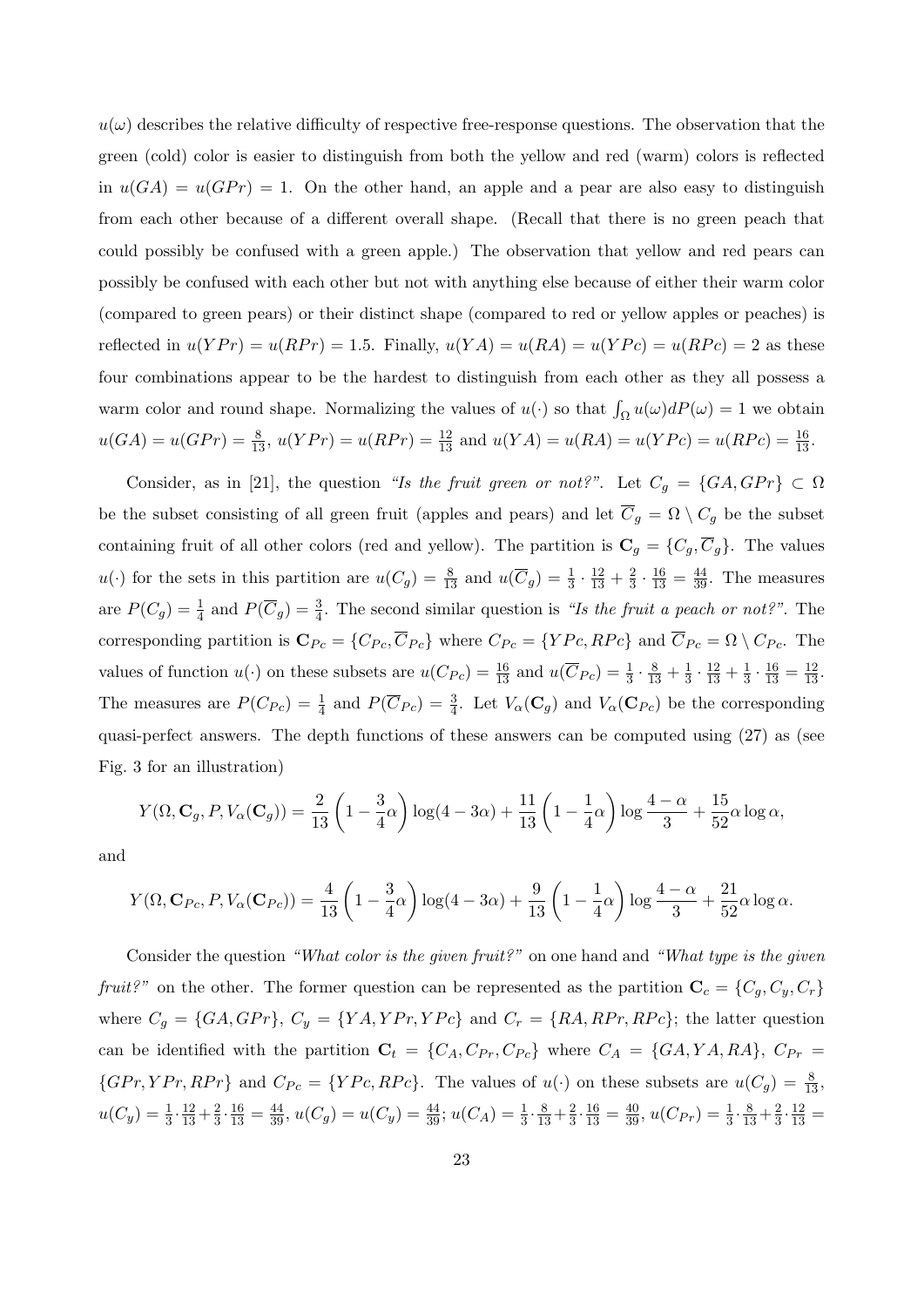

Figure 3: Answer depth as function of *α* for quasi-perfect answers to questions on the finite parameter space (left) and infinite parameter space (right).

 $\frac{32}{39}$ ,  $u(C_{Pc}) = \frac{16}{13}$ . The measures are  $P(C_g) = \frac{1}{4}$ ,  $P(C_y) = \frac{3}{8}$ ,  $P(C_r) = \frac{3}{8}$ ;  $P(C_A) = P(C_{Pr}) = \frac{3}{8}$ ,  $P(C_{P_c}) = \frac{1}{4}$ . Let  $V_\alpha(\mathbf{C}_c)$  and  $V_\alpha(\mathbf{C}_t)$  be quasi-perfect answers to questions  $\mathbf{C}_c$  and  $\mathbf{C}_t$ . The depth of these answers can be found using the expression (27). The results are (see Fig. 3)

$$
Y(\Omega, \mathbf{C}_c, P, V_{\alpha}(\mathbf{C}_c)) = \frac{2}{13} \left( 1 - \frac{3}{4} \alpha \right) \log(4 - 3\alpha) + \frac{11}{13} \left( 1 - \frac{5}{8} \alpha \right) \log \frac{8 - 5\alpha}{3} + \frac{67}{104} \alpha \log \alpha,
$$

and

$$
Y(\Omega, \mathbf{C}_t, P, V_{\alpha}(\mathbf{C}_t)) = \frac{4}{13} \left( 1 - \frac{3}{4} \alpha \right) \log(4 - 3\alpha) + \frac{9}{13} \left( 1 - \frac{5}{8} \alpha \right) \log \frac{8 - 5\alpha}{3} + \frac{69}{104} \alpha \log \alpha.
$$

Let us consider the second example from [21]. The parameter space is  $\Omega = [0,1]^2 \subset \mathbb{R}^2$ . Let the pseudo-temperature function be  $u(\omega) = \frac{3}{2}(\omega_1^2 + \omega_2^2)$  (so that the hard questions are located towards the upper-right corner of  $\Omega$ ). Consider the following three subsets of  $\Omega$ :  $C_1 = \{ \omega : \omega_1 \in [\frac{1}{2}] \}$  $(\frac{1}{2}, 1], \omega_2 \in$  $\left[\frac{1}{2}\right]$  $\left[\frac{1}{2}, 1\right]$ *}*,  $C_2 = \{\omega : \omega_1 \in [0, \frac{1}{2}]$  $\frac{1}{2}$ ,  $\omega_2 \in [0, \frac{1}{2}]$  $\left[\frac{1}{2}\right]$ ,  $C_3 = \{\omega : \omega_1 \in [0, \frac{1}{2}]$  $\frac{1}{2}$ ,  $\omega_2 \in [\frac{1}{2}]$  $\left\{ \frac{1}{2}, 1 \right\}$  and let  $\mathbf{C}_i = \{C_i, C_i\}$ for  $i = 1, 2, 3$  be three complete questions on  $\Omega$ . Let  $V(\mathbf{C}_i)$  be a quasi-perfect answer to question  $\mathbf{C}_i$ ,  $i = 1, 2, 3$  characterized by error probability  $\alpha$ . We can use the expression (27) to obtain the depth of these answers (see Fig. 3 for an illustration).

$$
Y(\Omega, \mathbf{C}_1, P, V(\mathbf{C}_1)) = \frac{7}{16} \left( 1 - \frac{3}{4}\alpha \right) \log (4 - 3\alpha) + \frac{9}{16} \left( 1 - \frac{1}{4}\alpha \right) \log \frac{4 - \alpha}{3} + \frac{15}{32}\alpha \log \alpha,
$$
  

$$
Y(\Omega, \mathbf{C}_2, P, V(\mathbf{C}_2)) = \frac{1}{16} \left( 1 - \frac{3}{4}\alpha \right) \log (4 - 3\alpha) + \frac{15}{16} \left( 1 - \frac{1}{4}\alpha \right) \log \frac{4 - \alpha}{3} + \frac{9}{32}\alpha \log \alpha,
$$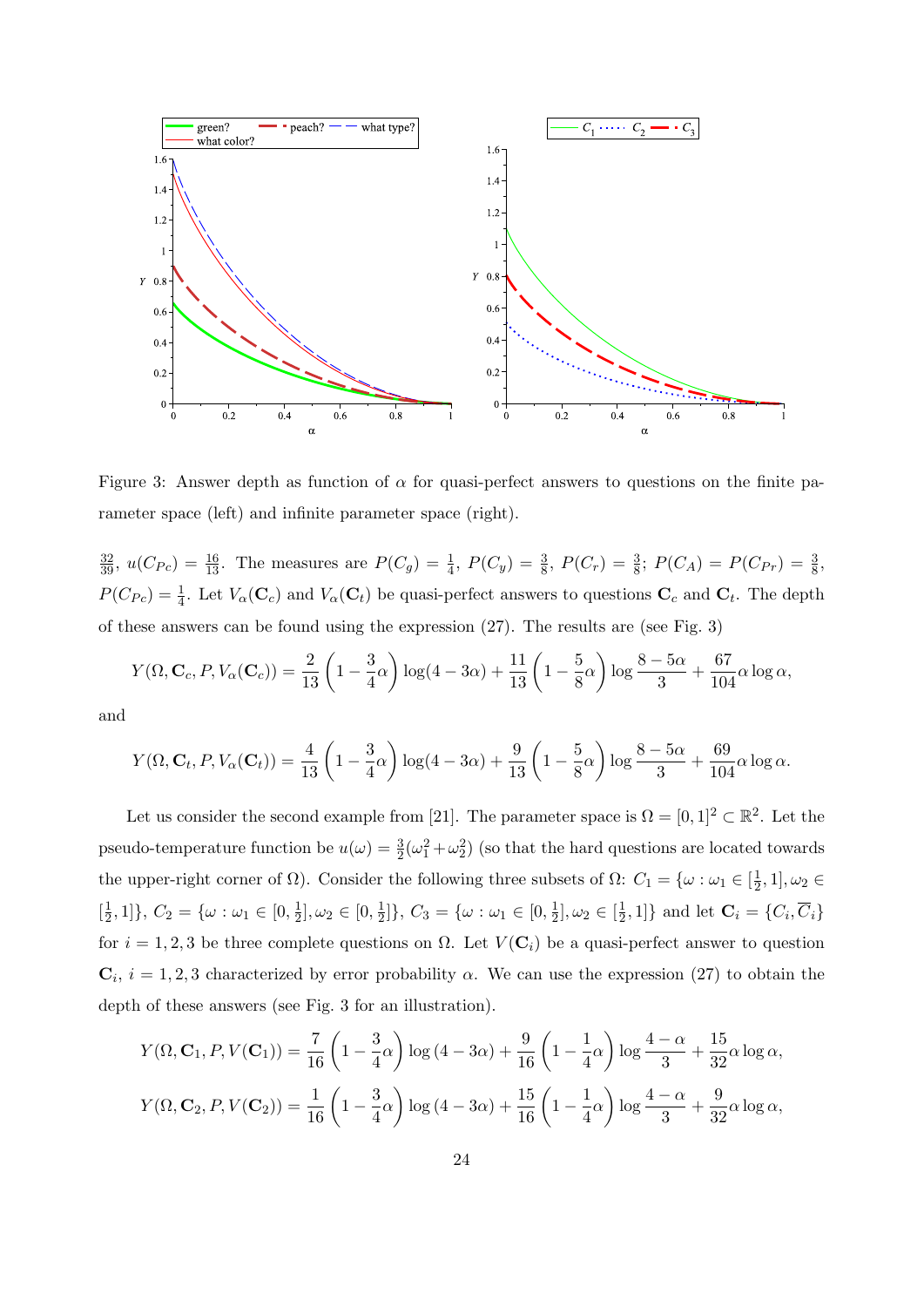and

$$
Y(\Omega, \mathbf{C}_3, P, V(\mathbf{C}_3)) = \frac{1}{4} \left( 1 - \frac{3}{4}\alpha \right) \log (4 - 3\alpha) + \frac{3}{4} \left( 1 - \frac{1}{4}\alpha_1 \right) \log \frac{4 - \alpha}{3} + \frac{3}{8}\alpha \log \alpha.
$$

In all these examples, we see that, as expected, the depths of answers to more difficult questions is higher for the same accuracy (value of error probability  $\alpha$ ). In other words, it takes more effort on the part of the information source to answer a more difficult question with the same accuracy. Equivalently, the same amount of effort (measured by pseudo-energy) yields a lower accuracy answer to a more difficult question. We can see from Fig. 3 that, for instance, a quasi-perfect answer of depth equal to 0.4 to the question *"Is the fruit green?"* has an error probability of around 0.18, but an equally deep (i.e. of the same depth) answer to the more difficult question *"Is the fruit a peach or not?"* has a larger error probability of around 0.24.

Let us turn to relative depth of answers. Consider the above example again. The relative depth *Y*( $\Omega$ ,  $C''$ ,  $P$ ,  $V_\alpha$ ( $C'$ )) of a quasi-perfect answer  $V_\alpha$ ( $C'$ ) with respect to question  $C''$  can be readily computed using the expression (40). We obtain, for questions  $C_1$  and  $C_2$ ,

$$
Y(\Omega, \mathbf{C}_2, P, V_{\alpha}(\mathbf{C}_1)) = \left(\frac{1}{2} - \frac{7}{32}\alpha\right) \log\left(\frac{4}{3}(1-\alpha) + \alpha\right) + \left(\frac{1}{2} + \frac{13}{64}\alpha\right) \log\left(\frac{8}{9}(1-\alpha) + \alpha\right) + \frac{1}{64}\alpha \log \alpha, Y(\Omega, \mathbf{C}_1, P, V_{\alpha}(\mathbf{C}_2)) = \left(\frac{1}{2} - \frac{1}{32}\alpha\right) \log\left(\frac{4}{3}(1-\alpha) + \alpha\right) + \left(\frac{1}{2} - \frac{5}{64}\alpha\right) \log\left(\frac{8}{9}(1-\alpha) + \alpha\right) + \frac{7}{64}\alpha \log \alpha.
$$

Likewise, for questions  $C_1$  and  $C_3$ , we have

$$
Y(\Omega, \mathbf{C}_3, P, V_{\alpha}(\mathbf{C}_1)) = \left(\frac{11}{16} - \frac{5}{16}\alpha\right) \log\left(\frac{4}{3}(1-\alpha) + \alpha\right) + \left(\frac{5}{16} + \frac{1}{4}\alpha\right) \log\left(\frac{8}{9}(1-\alpha) + \alpha\right) + \frac{1}{16}\alpha \log \alpha,
$$

and

$$
Y(\Omega, \mathbf{C}_1, P, V_{\alpha}(\mathbf{C}_3)) = \left(\frac{11}{16} - \frac{7}{32}\alpha\right) \log\left(\frac{4}{3}(1-\alpha) + \alpha\right) + \left(\frac{5}{16} + \frac{7}{64}\alpha\right) \log\left(\frac{8}{9}(1-\alpha) + \alpha\right) + \frac{7}{64}\alpha \log\alpha.
$$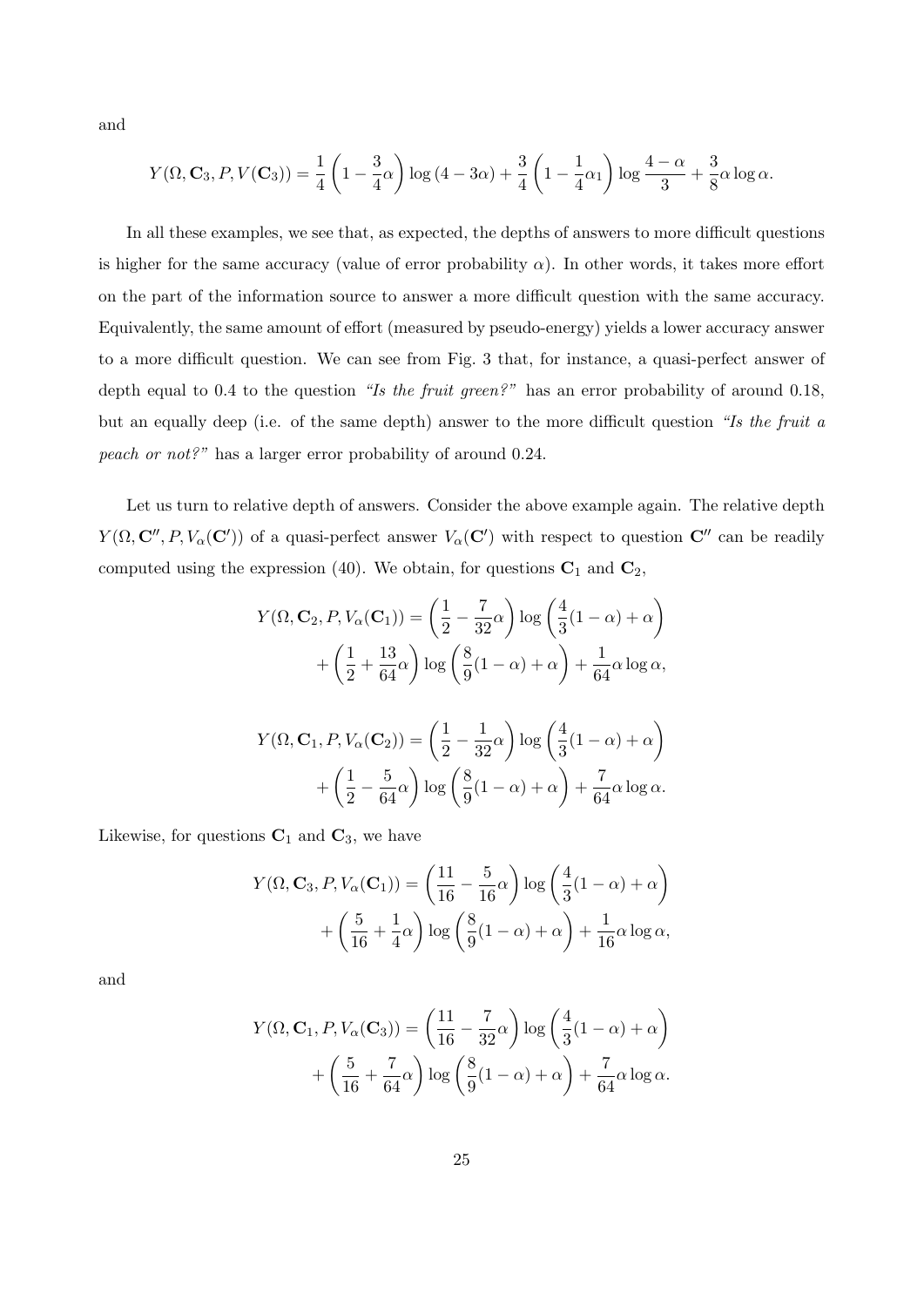Finally, for questions  $C_2$  and  $C_3$ , expression (40) yields

$$
Y(\Omega, \mathbf{C}_3, P, V_{\alpha}(\mathbf{C}_2)) = \left(\frac{5}{16} + \frac{1}{16}\alpha\right) \log\left(\frac{4}{3}(1-\alpha) + \alpha\right) + \left(\frac{11}{16} - \frac{1}{8}\alpha\right) \log\left(\frac{8}{9}(1-\alpha) + \alpha\right) + \frac{1}{16}\alpha \log\alpha,
$$

and

$$
(\Omega, \mathbf{C}_2, P, V_{\alpha}(\mathbf{C}_3)) = \left(\frac{5}{16} - \frac{1}{32}\alpha\right) \log\left(\frac{4}{3}(1-\alpha) + \alpha\right) + \left(\frac{11}{16} + \frac{1}{64}\alpha\right) \log\left(\frac{8}{9}(1-\alpha) + \alpha\right) + \frac{1}{64}\alpha \log\alpha.
$$



Figure 4: Relative depth of quasi-perfect answers as function of *α*.

These relative depth curves are shown in Fig. 4. We can see, in particular, that the relative depth  $Y(\Omega, \mathbf{C}'', P, V_{\alpha}(\mathbf{C}'))$  is not in general symmetric in the two questions unless  $\alpha = 0$  or  $\alpha = 1$ . In the former case the relative depth reduces to the overlap  $J(\Omega, (\mathbf{C}'; \mathbf{C}''), P)$  which is symmetric and in the latter case the relative depth simply vanishes. Further, it can be seen from Fig. 4 that the relative depth can in fact be negative meaning that it is possible that the knowledge of an (imperfect) answer to a question may make another question more difficult. It would be interesting to establish general conditions under which relative depth is nonnegative. Another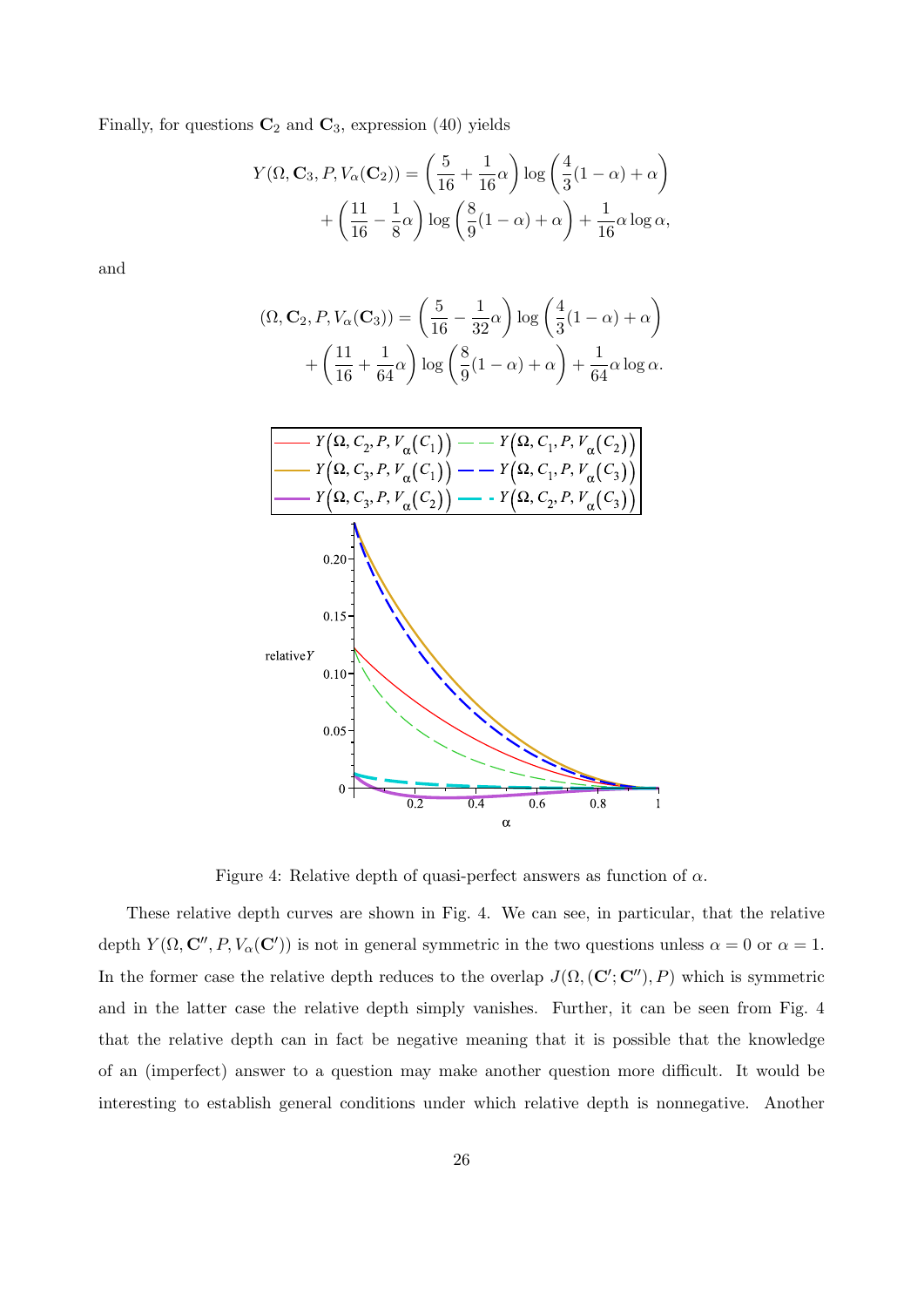useful observation is that if for a pair of questions **C***′* and **C***′′*, question **C***′* is the more difficult one of the two then it appears that the inequality  $Y(\Omega, \mathbf{C}'', P, V_\alpha(\mathbf{C}')) > Y(\Omega, \mathbf{C}', P, V_\alpha(\mathbf{C}''))$  holds for  $0 < \alpha < 1$  implying that a quasi-perfect answer to a more difficult question results in a higher reduction of difficulty of the other question. It would be of interest to see if this property holds in the general case or exceptions are possible.

## **10 Conclusion**

This article continues the development of a quantitative framework for optimization of the process of additional information acquisition in problems of decision making under uncertainty that was initiated in [21]. The proposed framework contains three main ingredients: the information source itself, questions that the source can receive (from a decision maker) and answers that the source can give in response to questions. Questions were addressed in [21] where the general definition of a question was given and the concept of question difficulty function as a quantitative measure of the degree of difficulty of a given question to a given source was introduced. It was noted that the question difficulty can – using parallels with thermodynamics – be thought of as the amount of pseudo-energy associated with the question. The overall form of the question difficulty function was established in [21] by demanding that it satisfy a number of requirements (called postulates) that express some reasonable properties the difficulty function can be expected to satisfy. The system of postulates proposed and used in  $[21]$  can – using the parallels with thermodynamics mentioned above – be termed "ideal gas model", specifically in that it expresses the linearity and isotropy properties of the difficulty function. It was shown in [21] that the most general overall shape of the difficulty function satisfying the postulates of the ideal gas model is described by a scalar function on the problem parameter space that can be interpreted as temperature-like quantity and that was termed pseudo-temperature.

The subject of the present article is answers that the information source can give in response to questions. In particular, any answer to a question can be assigned the amount of pseudo-energy that measures the answer depth, i.e. the amount of "work" the source has to do in order to answer the question to the given accuracy. Clearly, the higher the desired accuracy is the more "work" the source would have to do and the higher the answer depth is. Also, if properly defined, it makes sense that the answer depth has to be bounded by the question difficulty from above reaching that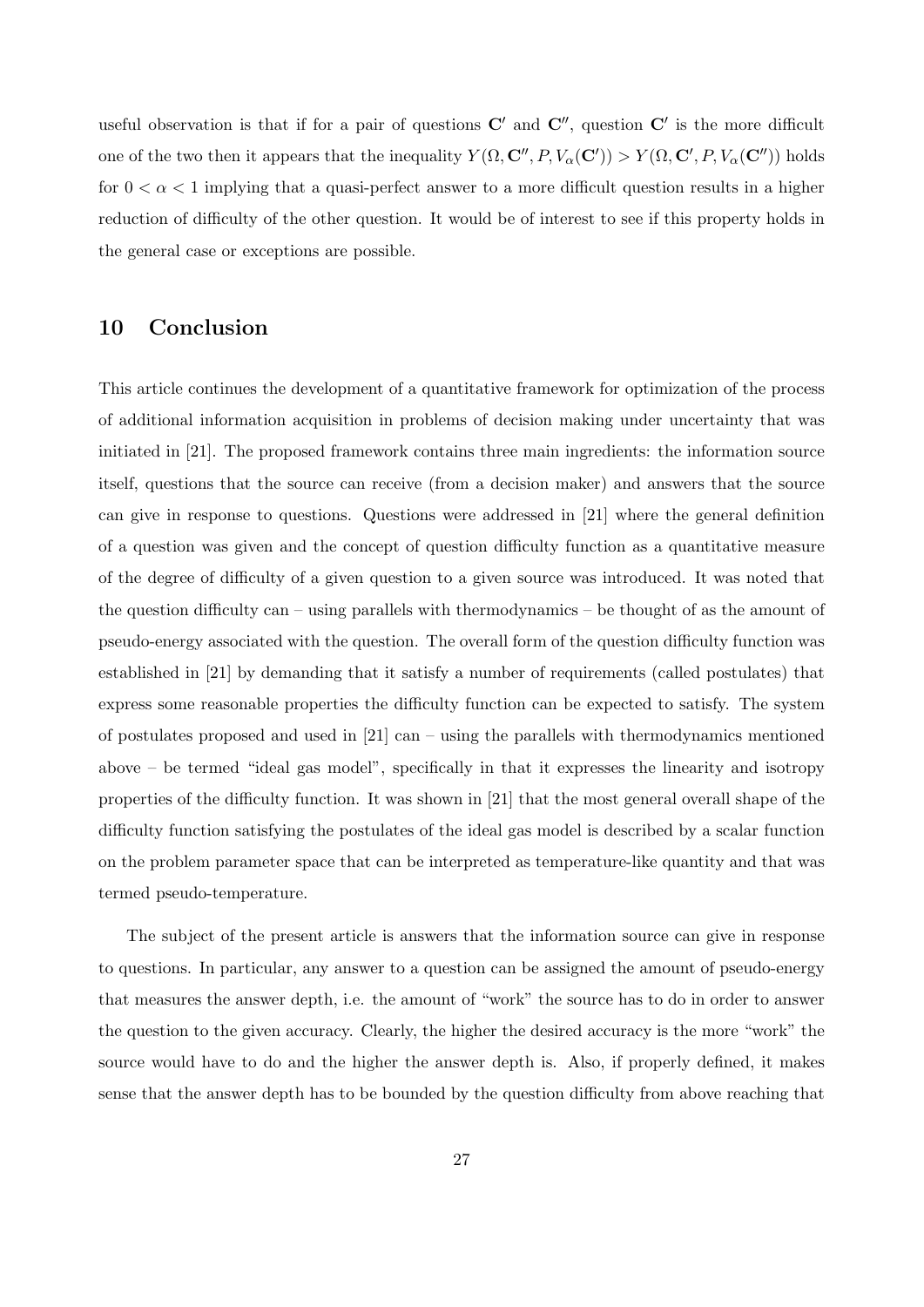bound if and only if the answer is fully correct. In this article, the overall form of the answer depth function was established in the way similar to how it was done for the question difficulty in [21]. Namely, reasonable postulates were formulated that the answer depth function had to satisfy. Just like in [21], the proposed system of postulates expressed the linearity and isotropy properties of the answer depth function. One can say therefore that the latter is obtained within the "ideal gas model" that was already used in [21]. It turns out that the resulting depth function is described, besides appropriate probability measures, by a scalar function on the problem parameter space that has to be the same pseudo-temperature function describing the corresponding question difficulty.

In addition to answer depth, the relative depth of an answer to one question with respect to another question was defined that can be used to determine how an answer to one question reduces the difficulty of a different question. It is expected that the relative depth will become especially useful when the optimal additional information acquisition process with multiple information sources is studied in later publications.

\*Bibliography

- [1] Bordley, R. F. 2009. Combining the opinions of experts who partition events differently. *Decision Anal.* **6**(1) 38–46.
- [2] Bordley, R. F. 2011. Using Bayes' rule to update an event's probabilities based on the outcomes of partially similar events. *Decision Anal.* **8**(2) 117–127.
- [3] Chávez, M., J. Martinerie, M. Le Van Quyen. 2003. Statistical assessment of nonlinear causality: Application to epileptic EEG signals. *J. of Neurosci. Methods* **124**(2) 113–128.
- [4] Clemen, R. 1987. Combining overlapping information. *Management Sci.* **33**(3) 373–380.
- [5] Clemen, R., R. Winkler. 1999. Combining probability distributions from experts in risk analysis. *Risk Anal.* **19**(2) 187–203.
- [6] Ellison, G., D. Fudenberg. 1993. Rules of thumb for social learning. *J. Political Econom.* **101**(4) 612–643.
- [7] Faddeev, D. K. 1956. On the concept of entropy of a finite probabilistic scheme. *Uspekhi Mat. Nauk* **11**(1(67)) 227–231.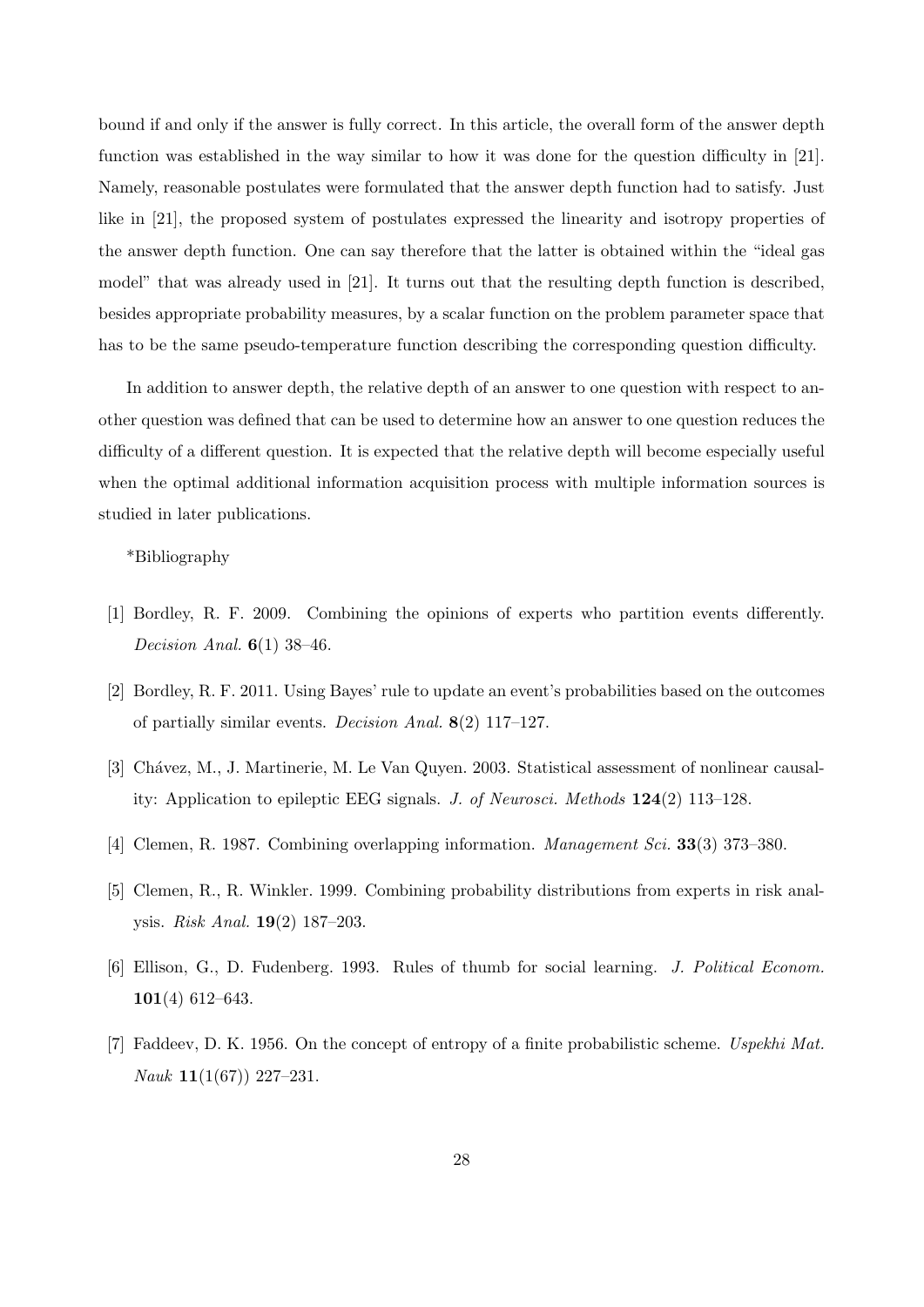- [8] Fischer, A. J., A. J. Arnold, M. Gibbs. 1996. Information and the speed of innovation adoption. *Amer. J. Agr. Econ.* **78**(4) 1073–1081.
- [9] Fisher, M. L., A. Raman. 1996. Reducing the cost of demand uncertainty through accurate response to early sales. *Oper. Res.* **44**(1) 87–99.
- [10] French, S. 1985. Group consensus probability distributions: A critical survey. *Bayesian Statist.* **2** 183–202.
- [11] Genest, C., J. V. Zidek. 1986. Combining probability distributions: A critique and an annotated bibliography. *Statist. Sci.* **1** 114–148.
- [12] Havrda, J. H., F. Charvat. 1967. Quantification methods of classification processes: Concepts of structural *α* entropy. *Kybernetika* **3** 30–35.
- [13] Jaroszewicz, S., D. A. Simovici. 1999. On axiomatization of conditional entropy of functions between finite sets. *Proc. 29th ISMVL, Freiburg, Germany*. 24–31.
- [14] Jaynes, E. T. 1957. Information theory and statistical mechanics I. *Phys. Rev.* **106** 620–630.
- [15] Jaynes, E. T. 1957. Information theory and statistical mechanics II. *Phys. Rev.* **108** 171–190.
- [16] Jensen, R. 1988. Information cost and innovation adoption policies. *Management Sci.* **34**(2) 230–239.
- [17] Katura, T., N. Tanaka, A. Obata, H. Sato, A. Maki. 2006. Quantitative evaluation of interrelations between spontaneous low-frequency oscillations in cerebral hemodynamics and systemic cardiovascular dynamics. *NeuroImage* **31**(4) 1592–1600.
- [18] Kornish, L. J., R. L. Keeney. 2008. Repeated commit-or-defer decisions with a deadline: The influenza vaccine composition. *Oper. Res.* **56**(3) 527–541.
- [19] McCardle, K. F. 1985. Information acquisition and the adoption of new technology. *Management Sci.* **31**(11) 1372–1389.
- [20] Mokhov, I. I., D. A. Smirnov. 2006. El Niño-Southern Oscillation drives North Atlantic Oscillation as revealed with nonlinear techniques from climatic indices. *Geophys. Res. Lett.* **33**. L03708.